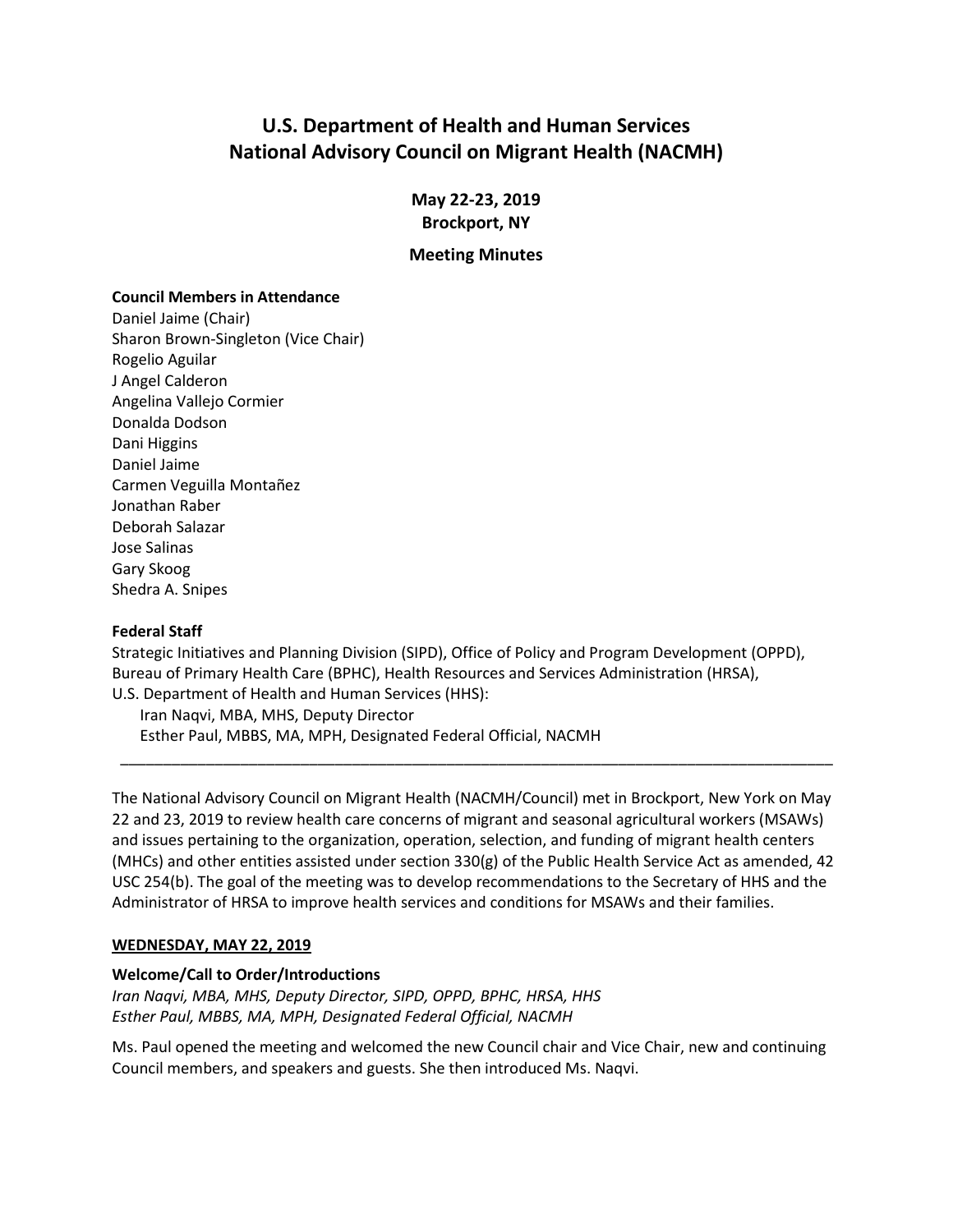Ms. Naqvi expressed her commitment to the concerns of MSAWs. She urged Council members to use their voices, experience, and passion to ensure that HRSA continues to address the needs of this vulnerable population.

Ms. Naqvi invited members to introduce themselves and state why the Council is important to them.

#### **NACMH Chair Opening Remarks**

*Daniel Jaime, Chair, NACMH*

Mr. Jaime welcomed Council members and thanked them for their commitment to making a difference in the lives of MSAWs.

Mr. Jaime called for a motion to approve the agenda for this meeting. The motion was made by Mr. Skoog and seconded by Mr. Aguilar.

Mr. Jaime called for a motion to approve the minutes of the NACMH November 2018 meeting. The motion was made by Ms. Salazar and seconded by Mr. Skoog.

Council Vice Chair, Sharon Brown-Singleton, welcomed Council members and encouraged them to share their thoughts and knowledge freely.

#### **Federal Update**

*Jennifer Joseph, PhD, MsEd, Director, OPPD, BPHC, HRSA*

Dr. Joseph thanked Ms. Paul and Ms. Naqvi for their support of the Council and thanked Council members for advising HHS on the health care needs of MSAWs. She then provided an update on the HRSA Health Center Program, including policies, priorities, and funding for MHCs.

HRSA has five strategic goals: 1) Improve access to quality health care and services, 2) Foster a health care workforce that is able to address current and emerging needs, 3) Enhance population health and address health disparities through community partnerships, 4) Maximize the value and impact of HRSA programs, and 5) Optimize HRSA operations to enhance efficiency, effectiveness, innovation, and accountability. These goals provide an overarching framework for BPHC programs, including MHCs.

In fiscal year 2017 (FY 2017), HRSA-funded health centers served more than 27 million people, including nearly 1 million MSAWs. This represents one in 12 people across the United States.

HRSA's budget for FY 2019 is \$11.7 billion. Nearly half of that funding (\$5.6 billion) was allocated to BPHC programs, including health centers.

Funding for health centers grew steadily between 2000 and 2010 and increased dramatically in 2011 due to the five-year mandatory funding included in the Affordable Care Act (ACA). The mandatory funding has increased every year and has been extended twice for two years; it now represents 70 percent of the program budget. Discretionary funding, which must be appropriated by Congress each year, makes up the rest of the program budget. The program is facing a fiscal cliff on September 30, when discretionary funding for FY 2019 and the two-year mandatory funding extension will both expire. BPHC is optimistic that the situation will be resolved in time, but they are analyzing the impact if Congress delays or fails to approve the funding for FY 2020.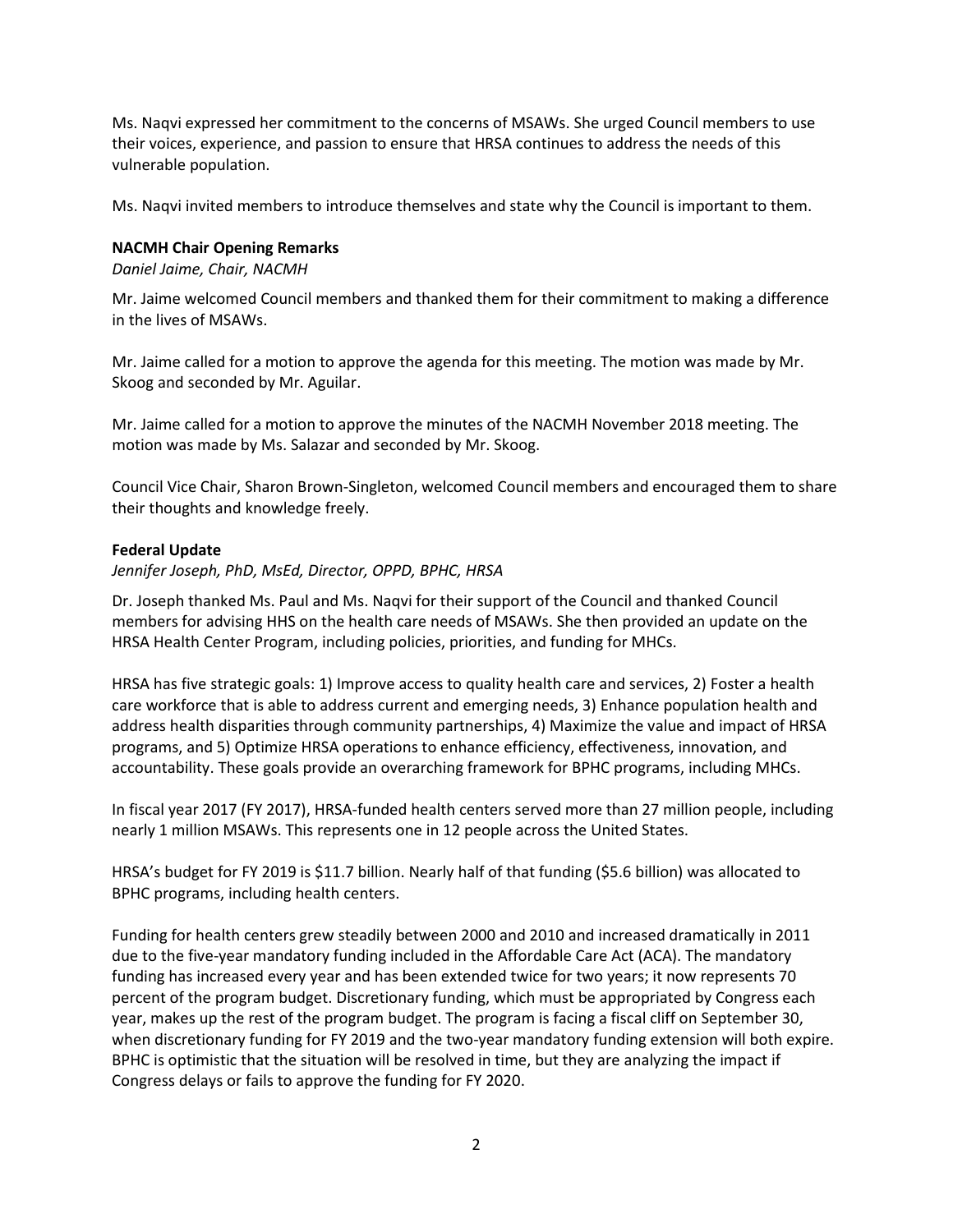BPHC issued five new funding opportunities for health centers in FY2019:

- Integrated Behavioral Services Expansion: \$200 million for approximately 1,375 awards of \$145,000 each
- Quality Improvement: \$100 million
- New Access Points: \$50 million for approximately 75 awards of \$650,000 each
- Oral Health Infrastructure: \$76 million for approximately 250 awards of \$300,000 each
- Health Center Controlled Networks: \$42 million for approximately 50 awards.

Funding for substance use disorder (SUD) and mental health service expansion has increased significantly since FY 2014. HRSA has four programs in this area, for a total of \$544 million in ongoing funding. Health centers are being asked to do more to demonstrate accountability for these funds.

The president's budget request for FY 2020 includes \$5.6 billion for the health center program. It is essentially flat funding, with \$4.0 billion in mandatory funding for FY 2020 and 2021 and \$1.626 billion in discretionary funding. The budget includes \$50 million in new spending to support a government-wide initiative, Ending the HIV Epidemic: A Plan for America. The initiative aims to end the HIV epidemic within 10 years by presenting people at high risk of HIV with pre-exposure prophylaxis (PrEP). The initiative targets seven rural states and 48 counties with high incidence of HIV. HRSA will begin by working with health centers that receive funding through the Ryan White HIV/AIDS Program to serve patients with HIV; they intend to support all health centers over time.

The HIV initiative includes four components: 1) Respond rapidly and effectively to clusters and outbreaks of new HIV infections; 2) Diagnose all people as early as possible after transmission, 3) Treat HIV infection rapidly and effectively to achieve viral suppression, and 4) Prevent transmission among people at highest risk using proven prevention interventions, including PrEP and education. A detailed flowchart to implement this approach was included in the meeting materials.

Health center data for FY 2018 will be available soon. Data from previous years show that access to comprehensive care expanded significantly from FY 2015 to FY 2017. The number of patients who received SUD, mental health, and vision services increased by 44 percent, 37 percent, and 34 percent, respectively, and the number of patients who received dental services increased by 18 percent. Increased funding in these areas resulted in changes in the workforce, as health centers hired more providers to deliver these services. This shift reflects the evolution of care teams and HRSA's increased understanding of what works to support service delivery and improve patient outcomes.

The number of agricultural worker patients served by health centers increased from 910,172 in FY 2015 to 972,251 in FY 2017. Sixty percent of those served in FY 2017 were seasonal workers, and 30 percent were migratory workers. Ten percent of MSAW patients were served at health centers that do not receive migrant health funding.

The number of MHC patients diagnosed with anxiety disorders, including post-traumatic stress disorder (PTSD), increased from 25,000 to nearly 34,000 from 2015 to 2017. This corresponds to an increase in MHCs' use of screening, brief intervention, and referral to treatment (SBIRT). SBIRT was offered to 3,601 patients in FY 2015, 15, 180 patients in FY 2016, and 48,148 patients in FY 2017.

Other indicators of success are increased numbers of MHC patients with controlled high blood pressure and controlled diabetes.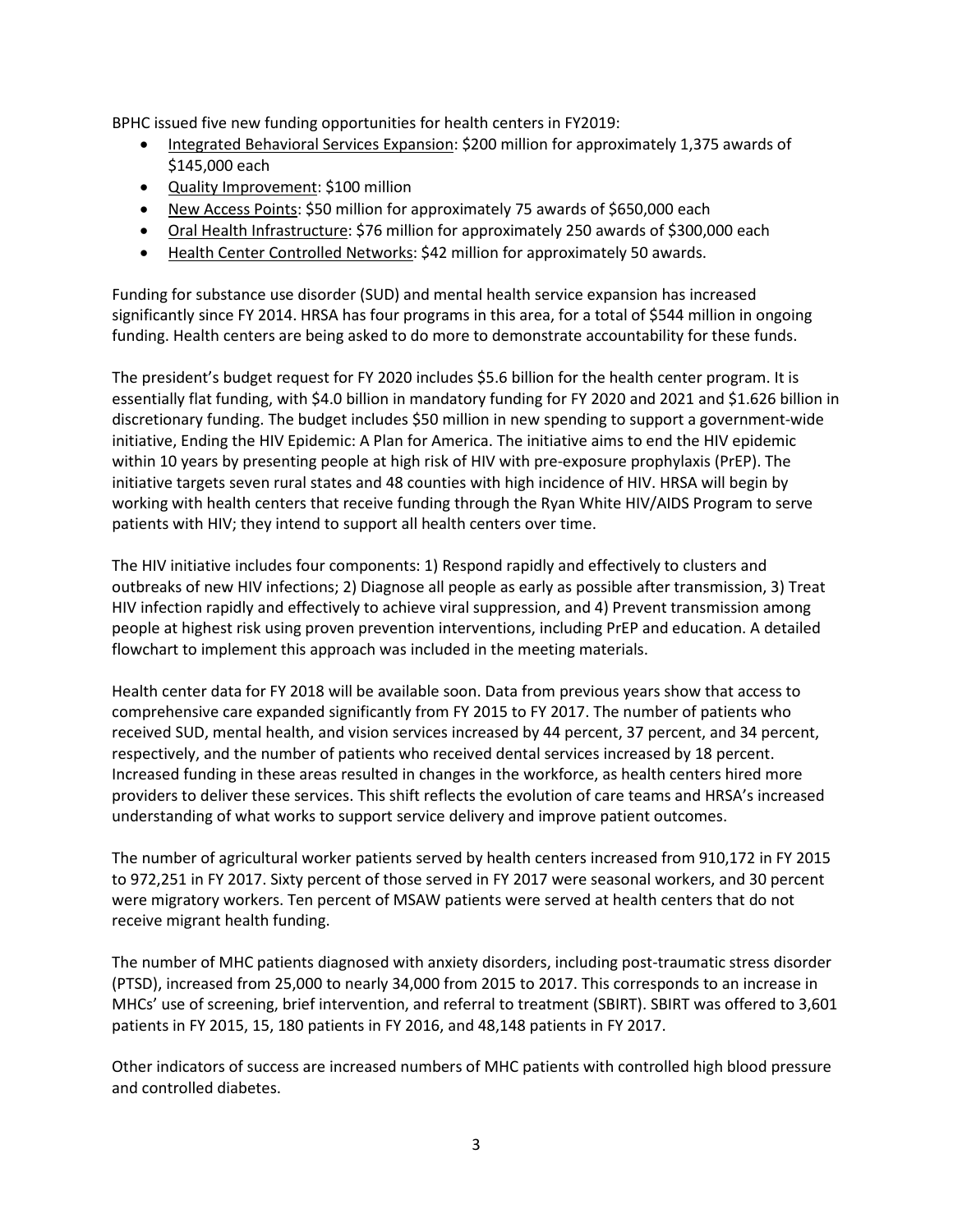The use of medication-assisted treatment (MAT) for patients with SUD has grown significantly. The number of MHCs providing MAT increased by 31 percent from FY 2016 to FY 2017, and the number of providers at MHCs who were eligible to prescribe MAT increased by 92 percent when the definition was expanded to include physician assistants and nurse practitioners. The number of MHC patients who received MAT increased by 82 percent during that period.

Compliance with program requirements is essential for health centers to maintain funding. To help health centers maintain continuous compliance, BPHC developed a new compliance manual (CM) that clarifies Health Center Program requirements; created a Health Center Site Visit Protocol (SVP) and a conditions library; provides technical assistance to health centers; and developed new oversight processes to help health centers resolve preliminary issues before those issues are codified on a Statement of Awards.

In response to the Council's feedback in November 2018, BPHC updated the SVP to highlight flexibilities related to reimbursement of migrant health center. MHCs permitted use of project funds to reimburse governing board members for participation in board activities, for wages lost irrespective of annual income; Section 330 (e & g) grantees permitted use of project funds to reimburse governing board members for wages lost, using following guidelines for permissible income levels: family: < \$10,000; single: < \$7,000. (Income defined by the health center); MSAWs permitted board meeting attendance through teleconference/other electronic communication and MHCs permitted up to two-thirds of the non-patient board members who derive more than 10 percent of their annual income from the health care industry (as opposed to other grantees, allowed no more than half of the non-patient board members).

These efforts have resulted in fewer applications being awarded with conditions, faster resolution of conditions, and fewer one-year project periods. In calendar year 2018, the top five areas where conditions were placed were the sliding fee discount program, clinic staffing, board authority, billings and collections, and contracts and sub awards. BPHC will look at these areas more closely to determine how they can proactively support health centers before site visits are conducted. They believe they are on the right path, and they would welcome more stakeholder feedback.

HRSA is exploring ways to use data to drive outcomes and demonstrate return on investment. In 2017, BPHC began to link service area funding to achievement of patient targets. The Bureau also makes quality Improvement awards to recognize high-performing health centers.

BPHC is exploring value-based funding to incentivize desired clinical quality and community health outcomes. BPHC funded an environmental scan in early 2019 and shared the results of the assessment in May. The Bureau will develop approaches for value-based funding in summer 2019, create models in fall 2019, test models in winter-spring 2020, and implement the plan in summer 2020. Results of each step will be shared with the public. A key question is how to measure value, especially for vulnerable populations. HRSA welcomes feedback from Council members and MHCs to ensure that MSAWs' needs are reflected in this process.

#### Discussion

- Mr. Aguilar asked why funding for health centers increased dramatically in 2011.
	- $\circ$  Dr. Joseph replied that the mandatory funding included in the Affordable Care Act (ACA) began in 2011. HRSA used that funding to increase health center sites and expand services.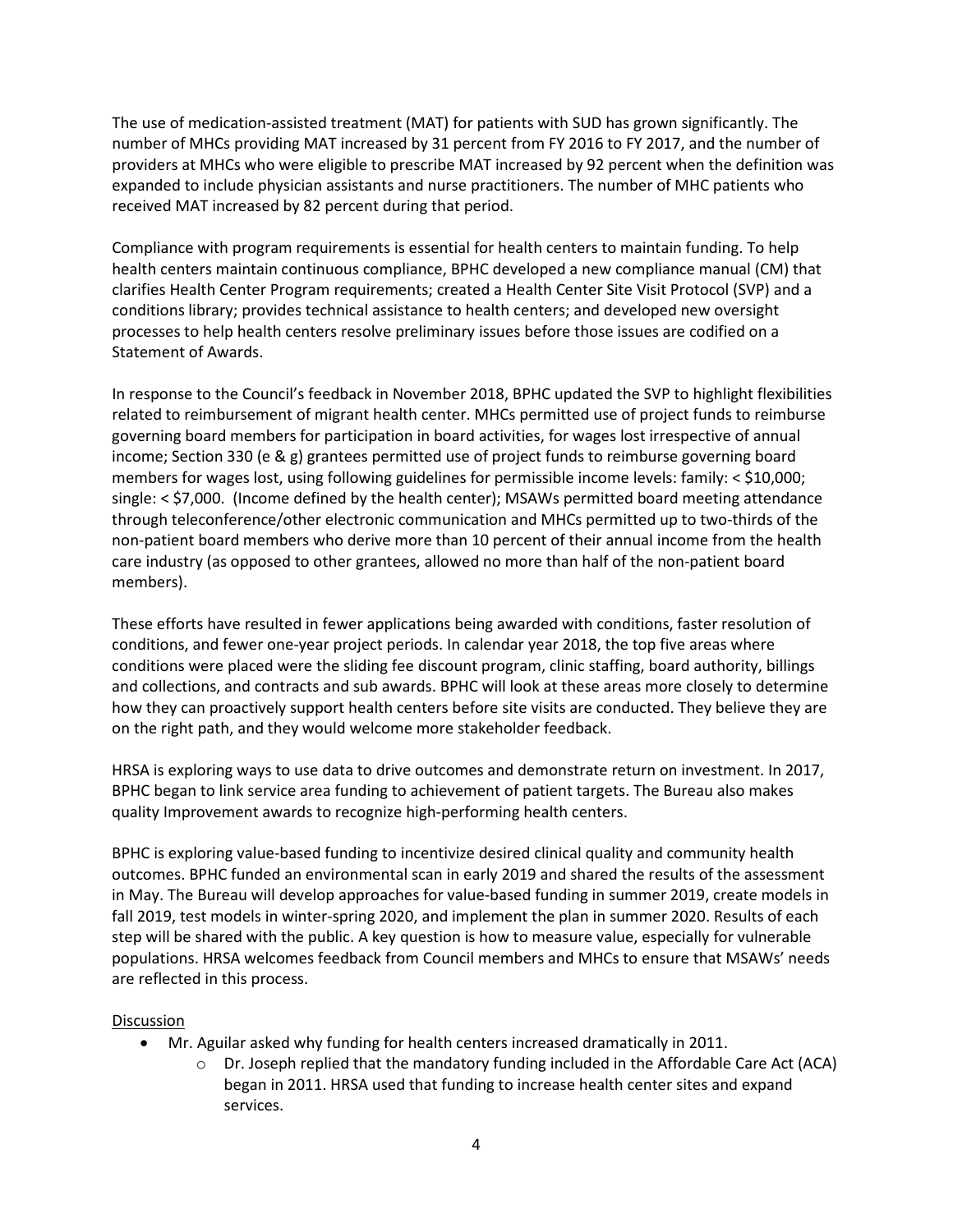- Mr. Calderon said some migrant health centers in his geographical area were concerned that they might lose funding if they do not serve enough MSAWs. He asked if health centers are required to serve a specific number of MSAWs.
	- $\circ$  Dr. Joseph said HRSA does not specifically link MHC funds to the number of patients served. However, HRSA has a statutory responsibility to ensure that a specific percentage of the total health center funding goes to MHCs. Serving more MSAWs helps HRSA meet that requirement.
- Dr. Salinas referred to the slide showing the breakdown of agricultural workers served by health centers in 2017 and asked if the percentage of seasonal workers included those with H2A visas.
	- o Ms. Paul stated that MSAW patients who migrate and set up a temporary abode are counted as migratory; seasonal agricultural workers have employment in agriculture on a seasonal basis and who do not meet the definition of a migratory agricultural worker.
	- o Dr. Joseph suggested that if there was value in knowing the number of H2A workers served at MHCs, the Council could make a recommendation in that area.
	- $\circ$  Dr. Salinas said it would be helpful for health centers to capture their data accurately, for organizing data based services.

## **Overview of Agriculture and Migrant and Seasonal Agricultural Workers in New York**

*Mary Jo Dudley, MRP, BA, Director, Cornell Farmworker Program (CFP), Cornell University*

Ms. Dudley provided an overview of MSAWs in New York State and factors that impact their health and healthcare.

CFP's mission is to improve the living and working conditions of farmworkers and their families, to seek recognition for farmworkers' contributions to society, and to seek their acceptance and full participation in local communities. CFP envisions a state and nation in which farmworkers receive equal protection under law, earn a living wage, live in comfortable housing, are safe and healthy, receive due respect as workers and as individuals, and participate fully in their communities

Agriculture is a \$5.4 billion industry in New York State. One quarter of the state is farmland, with more than 36,000 farms; half are small farms. Nearly 60 percent of the agriculture is labor-intensive.

Although the demographics of the Eastern Migrant Stream have changed since the late 1800s, migrant farm work has consistently been a way for people with limited English proficiency to earn an income.

CFP conducted ethnographic interviews to inform the services they provide to farmworkers. Questions included: What motivated you to leave home? How did you leave home? Why did you choose this location? What is your day-to-day experience? What do you like about it? What do you wish was different? What do you want to do in the future (one year, five years, 10 years)?

Migration stories help health providers understand the traumas of migration. Farmworkers interviewed by CFP identified three main reasons for migrating: economic opportunity, fleeing violence (including residues of war), and looking for adventure.

Farmworkers identified a number of priorities, including immigration concerns, how to navigate in new communities, how to improve workplace relations, options for learning English, and access to services.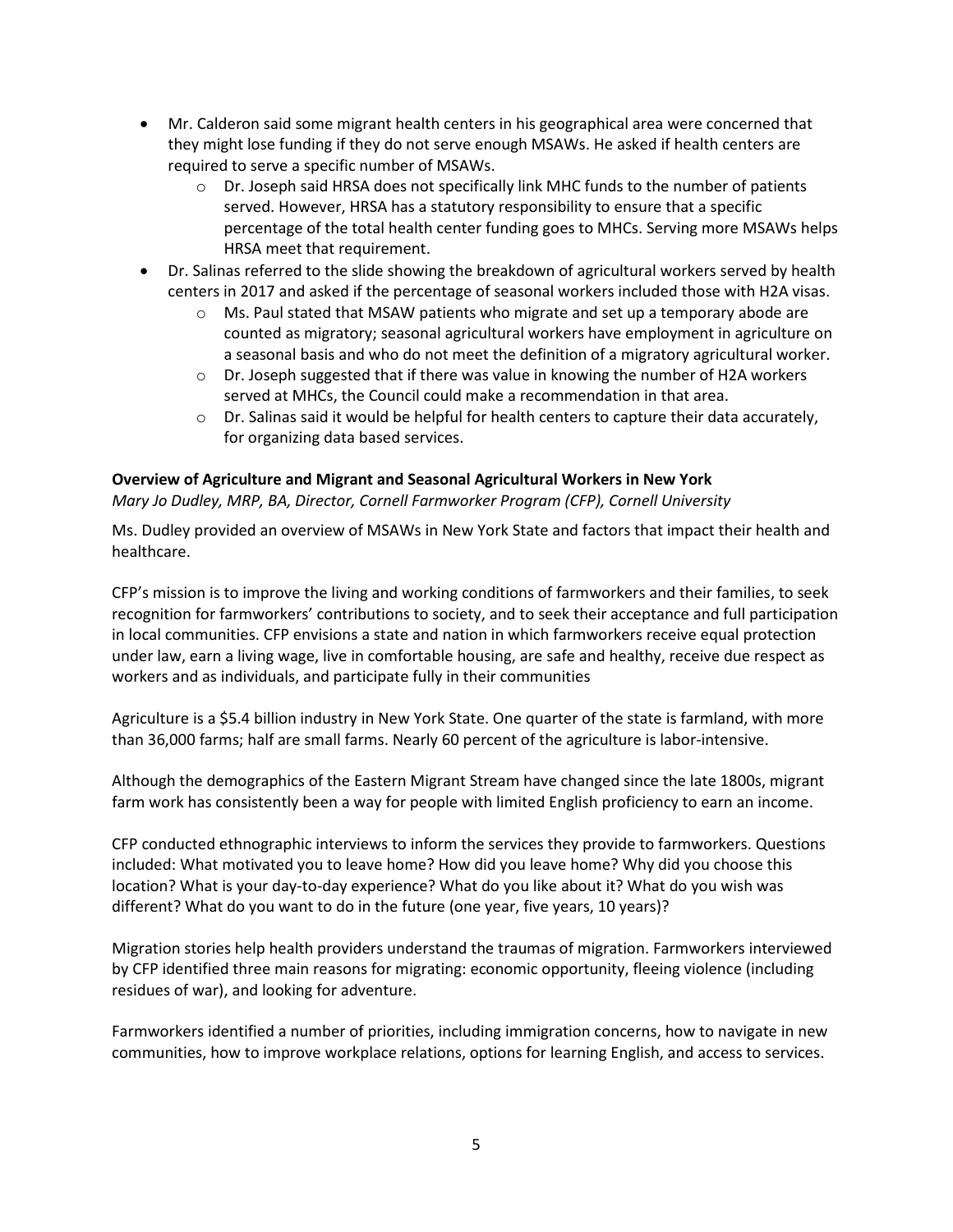Farmworkers cited many factors that influence their health, including long working hours, physically demanding work, poor housing conditions, insufficient social outlets, stress associated with immigration status, limited access to fresh fruits and vegetables, and pesticide and chemical exposure.

Farmworkers face numerous mental health challenges, including cultural factors. Most are young men who migrate without a spouse. They want to bear their burdens and do not want to be considered "loco." Health centers need to find ways to make behavioral health services attractive to farmworkers.

H2A workers have unique needs, and many are confused about health insurance and taxes. It is important for providers to recognize those needs.

Earlier this year, CFP surveyed health providers and board members at Finger Lakes Community Health, Oak Orchard, and Hudson Valley Health. Questions were: What are the top three current areas of strength in provision of health services to farm workers? What are the three most important service areas that could be strengthened? What are the three most important things that would be needed to address areas that could be strengthened? What would be needed to strengthen healthcare?

The following were the top responses to each question:

- Areas of strength: Language support, transportation, and affordability.
- Areas to be strengthened: Language support, affordability, increase capacity.
- Important things to address: Increased funding, language support, transportation.
- What is needed to strengthen healthcare: Increase funding, language support, cultural responsiveness, outreach, affordability.

Farmworkers view transportation to clinics and clarity about billing as the most important factors.

Health centers need to accommodate the needs of people who are isolated by geography, social status, and language. Spanish is a second language for an increasing number of farmworkers. Skits are more effective than written materials for communicating with them.

CFP conducts research on public perceptions of immigrants. The Empire State Poll is a telephone survey of a random sample of 800 households, plus an additional 300 rural households in New York State. It includes two questions: How do undocumented immigrant farmworkers impact local communities? What should happen to undocumented farmworkers with a good work history? The Cornell National Social Survey (CNSS) collects public opinion toward undocumented immigrant farmworkers through a randomized annual telephone public opinion survey of 1,000 individuals across the U.S.

Responses to these surveys indicate that public opinion is not reflected in public policy. In 2008, 57 percent of respondents to the Empire State Poll said undocumented immigrant farmworkers have a positive impact on communities. In 2017, 75 percent of respondents held that view. CNSS findings were similar. In 2017, 26 percent of respondents said undocumented workers have a positive impact, and 22 percent said they have a very positive impact. In 2018, 39 percent said undocumented workers have a positive impact, and 27 percent said their impact was very positive.

The New York State legislature is considering two bills that would impact MSAWs:

• NYS Farmworker Fair Labor Practices Act (FFLPA): Current labor law in New York excludes agricultural workers from protections provided to all other workers. This bill would remove those exclusions and grant agricultural workers a day of rest each week, overtime pay after 40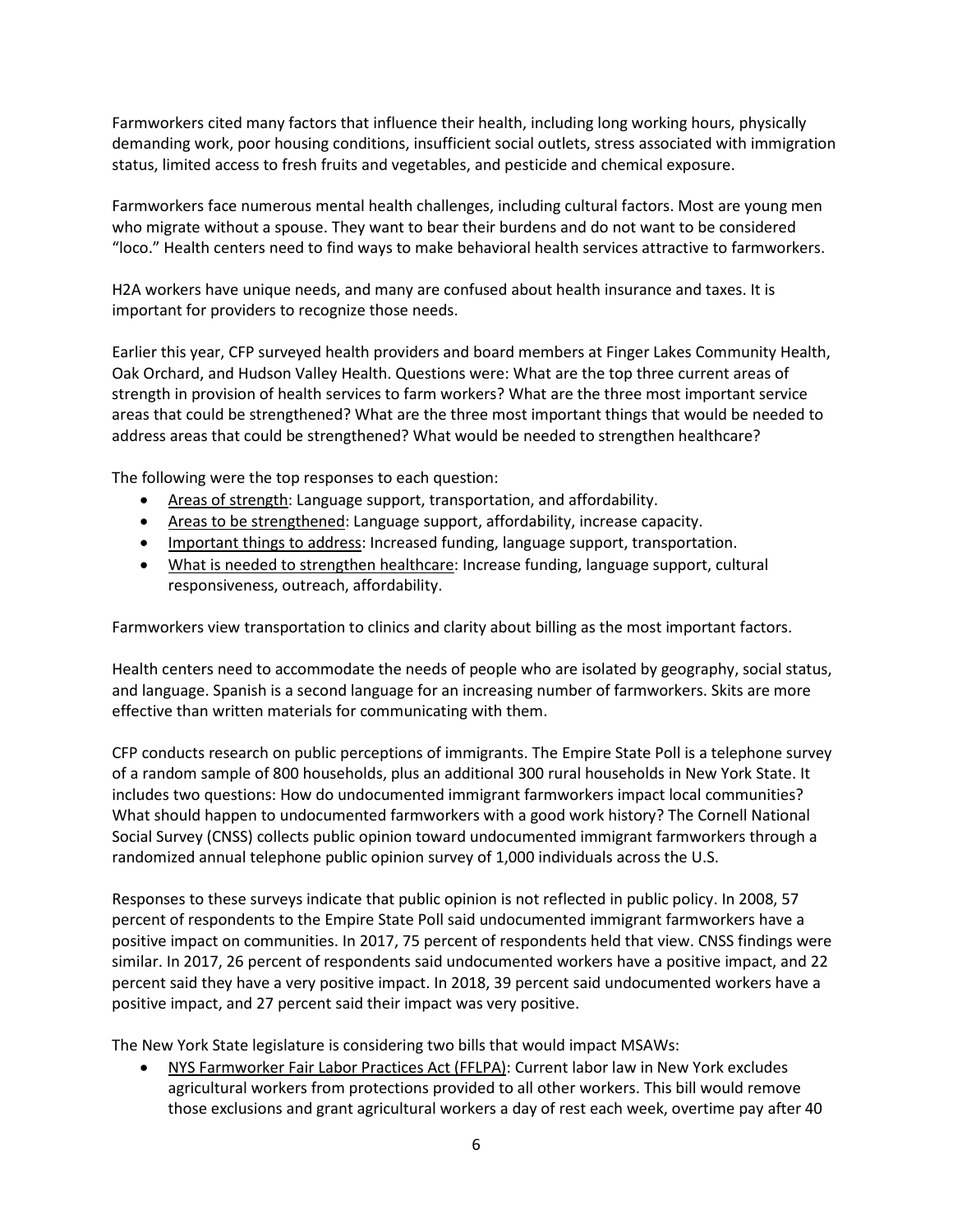hours a week and eight hours a day, collective bargaining rights, regular health and safety inspections for all farmworker housing, and Unemployment and Workers' Compensation Insurance regardless of farm size. The legislature has considered versions of this bill over 80 years. The current version has broader legislative support, though the language may be revised.

• Green Light Bill: This legislation would expand access to drivers' licenses to all New Yorkers, regardless of immigration status.

#### **Discussion**

- Ms. Higgins said she has seen an increase in young men bringing children with them, and many have not been single parents before. She asked if CFP's interview includes questions about age.
	- o Ms. Dudley replied that the interview includes extensive questions about age, education, family, and other factors.

#### **Working and Living Conditions on New York Dairy Farms**

#### *Rebecca J. Fuentes, Workers' Center of Central New York (WCCNY)*

Ms. Fuentes described working and living conditions on dairy farms in New York State based on a 2017 report, *Milked: Immigrant Dairy Farmworkers in New York State* [\(https://milkedny.org\)](https://milkedny.org/). The report presents the findings of a study conducted by WCCNY, the Worker Justice Center of New York (WJCNY), Syracuse University, and Cornell University. Researchers conducted 88 structured interviews on 43 farms in central, western, and northern New York in 2014 and 2015. The interview included more than 200 questions about work, migration, community, and organizing.

The objectives of the report were to advocate for farmworker rights, tell farmworkers' stories about abuses in dairy farms as workplaces, inform consumers about the conditions faced by dairy farmworkers, and submit policy recommendations to the New York State government.

Key findings were as follows:

- Daily farmworkers are subject to a system that excludes them from basic labor rights. Workers are overworked and underpaid (12-hour shifts, six days per week, with earnings just above minimum wage). Twenty-eight percent have knowingly suffered wage theft.
- Eighty-eight percent of dairy farmworkers believe their employer cares more about the cows than the workers.
- Dairy jobs are risky and unsafe. Dangers include aggressive cows and bulls, heavy machinery, chemicals, and slippery, insecure conditions. Two-thirds of dairy farmworkers have been injured on the job one or more times; two-thirds of those who were injured needed medical attention. Nearly three-quarters said protective equipment available is not adequate. One-third said they were not trained to do their jobs. Most training is brief and conducted by other immigrant workers.
- Eighty percent of dairy farmworkers work on farms that are too small for the Occupational Safety and Health Administration (OSHA) to inspect, even if there is a fatality on the farm.
- Housing for dairy farmworkers is substandard and unsafe. Issues include bugs or insects, no locks on doors, holes in the floor or walls, insufficient ventilation, bathrooms in poor condition, insufficient heating, no potable water, broken stoves, a broken roof, and no electricity.
- Workers said they only leave the farm about once every 11 days, primarily due to fear of immigration enforcement. Nearly half said they had been detained at least once.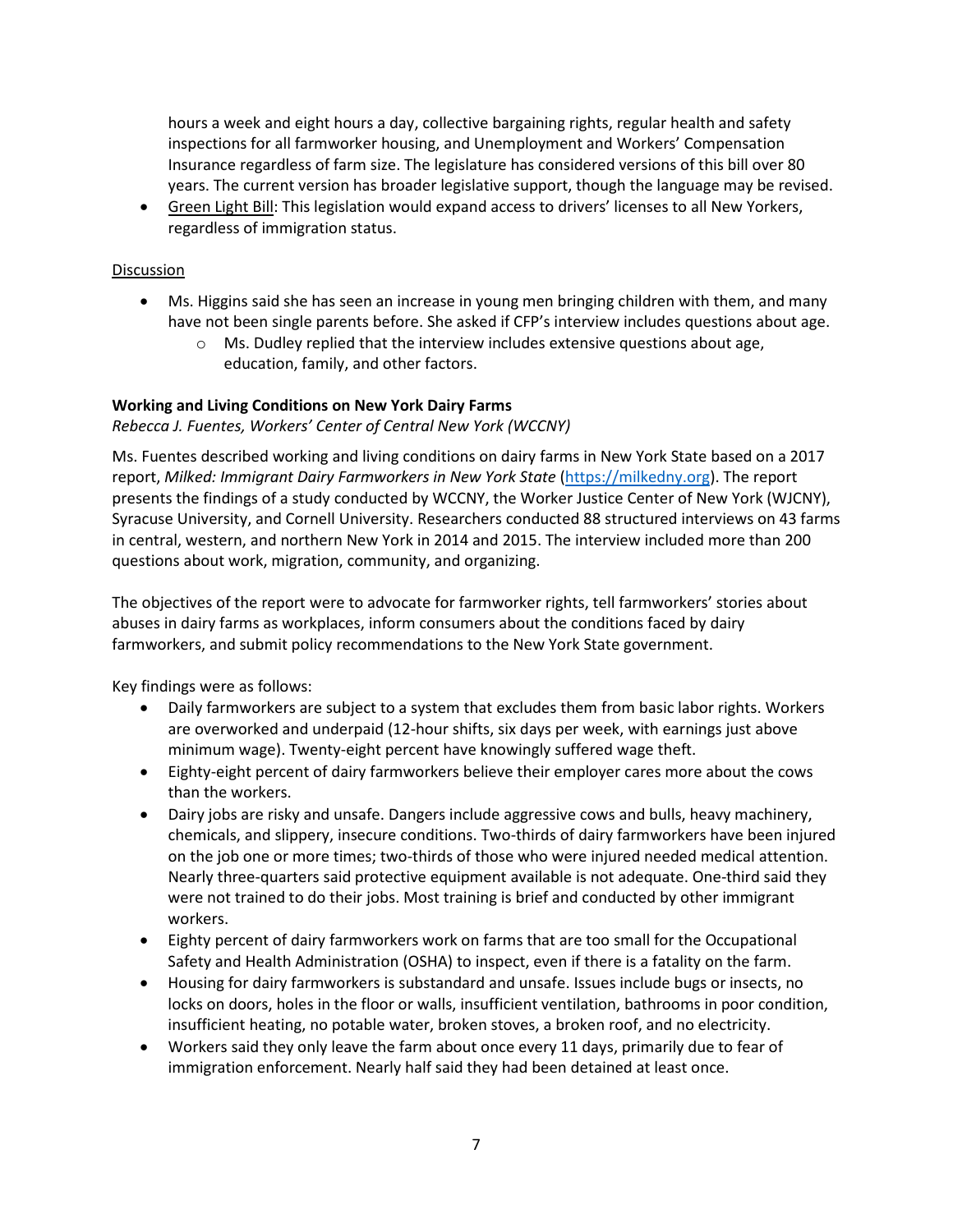• Dairy farmworkers face social isolation and exclusion. Nearly two-thirds feel isolated, and more than half feel they do not belong to the community, and 80 percent feel depressed.

## Discussion

- Mr. Calderon noted that Cesar Chavez educated farmers about of the importance of having healthy workers. He said his community health center invites farmers to participate in their annual celebration.
	- $\circ$  Ms. Fuentes agreed that it is important to talk to employers. When her organization conducts protests at farms, farmworkers receive their payments the following day.
- Ms. Salazar said dairy farmers in her area were resistant to outreach efforts. She asked if the extent of resistance was different for different types of farms.
	- $\circ$  Ms. Fuentes said WCCNY chose to focus on dairy farmworkers, because organizations to support other types of farmworkers were already in place. As an advocacy organization, their primary communication is with the workers, not the farmers. The Attorney General of New York recently issued an opinion that anyone who is invited by a farmworker has a right to be on a farm.
- Mr. Jaime asked what she would recommend to address the concerns of dairy farmworkers.
	- $\circ$  Ms. Fuentes suggested that workers have better access to health services, including education and support; migrant health center check-ins several times a year; more coordination with grassroots organizations that provide services; better education about workers' rights, including access to Medicaid or health insurance; and mobile clinics.
- Mr. Aguilar said many of the conditions in New York are also common in Idaho. He asked if the study had any unexpected findings.
	- $\circ$  Ms. Fuentes said they learned that some small farms have an unusual schedule, with four hours of work, four hours of rest, and another four hours of work. Workers want to be involved in making changes. Membership in WCCNY gives them a sense of belonging.
- Mr. Calderon asked if mental health services are available for dairy farmworkers who are depressed or suffer from mental illness.
	- o Ms. Fuentes said mental health support is limited, and there are not enough bilingual providers. These services are very important in the current environment.
- Ms. Naqvi asked what the threshold is for farms to qualify for OSHA inspections.
	- $\circ$  Ms. Fuentes said a rider to OSHA's funding prevents the agency from inspecting or enforcing compliance with its standards on farms that employ fewer than 11 non-family workers. Most dairy farms have fewer than 10 workers.
- Ms. Naqvi asked if there are advocacy organizations for dairy farmworkers in other states.
	- o Ms. Fuentes said she was aware of organizations in Vermont and Wisconsin. Conditions for dairy farmworkers in those states are similar to those in New York.
	- o Mr. Raber said he had seen similar conditions in Pennsylvania. Employers feel pressure from many directions, including animal rights and workers' rights organizations.
- Mr. Skoog asked if organic farmers are more responsive to addressing workers' issues.
	- o Ms. Fuentes said conditions are terrible on some organic farms, while they are better on others. While some organic farm organizations are very progressive, "organic" does not necessarily mean "good for workers."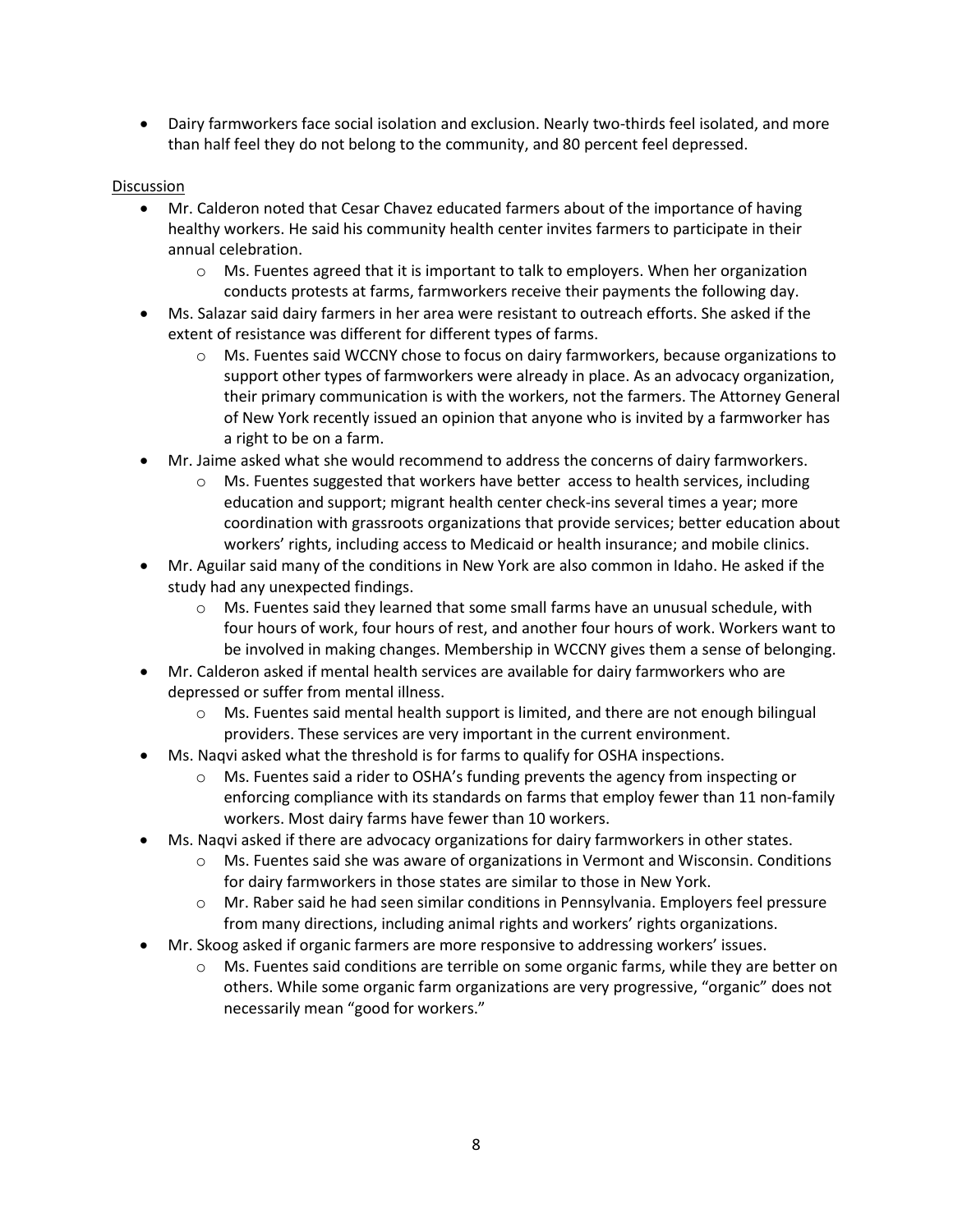- Mr. Raber said there are many smaller dairy farms in his area, which makes it hard for health workers to locate farmworkers. He asked if the situation was similar in New York.
	- $\circ$  Ms. Fuentes said there are 5,700 registered dairy farms in upstate New York, from small farms with one worker to large ones with 60 workers, and many in between. WCCNY needs to do more education and sit at the table with other groups.
- Ms. Dudley noted that there are coalitions of service providers in New York. It is important to let farmworkers know about the services that are available, but the cost of effective outreach in upstate New York is huge because of the distances involved. Outreach workers need to have contact information for service providers in order to refer farmworkers to them.
- Ms. Vallejo Cormier asked if WCCNY informs farmers about services that are available to them.
	- o Ms. Fuentes said WCCNY works primarily with workers. However, they recognize the need to share their expertise with employers.

#### **Public Comment**

Mary Zelazny, Chief Executive Officer, Finger Lakes Community Health, provided public comment regarding the impact of human trafficking on MSAWs:

Finger Lakes Community Health (FLCH) is one of three Migrant and Community Health Center programs in New York State, providing services to about 9,100 Ag Workers each year, and also provides access to care for ag workers in 42 counties of New York State as one of 16 Migrant Voucher Programs in the US.

Community health workers (CHW) are critical to the work that FLCH does across New York, serving as the glue that holds ag worker services together. The care management services CHWs provide enable FLCH patients to access care and achieve better health outcomes. FLCH CHWs are hired from the communities they serve and FLCH has several former ag workers on staff. CHWs reach out to the ag workers at their homes, places of work, schools, and places of worship to connect them with services available to them. Though FLCH CHWs focus on health care concerns, finding a health home for the farmworkers and their families, they also link farmworkers to WIC, housing, food sources, Migrant Head Start, Migrant Education and other needs. This work puts on the front lines and deeply involved in the farmworker community.

Ms. Zelazny reported that this work has often become dangerous for CHWs. FLCH workers believe that human trafficking has increased in Western New York and, as a result, their CHWs have experienced situations that have put them in peril. For example, FLCH has been providing care management services in in Chautauqua County for many years. Three FLCH CHWs have recently had to leave their employment with FLCH in that county due to threats from crew leaders and others who are connected to farmworkers. In one instance a CHWs car tires were slashed, she was threatened with being beaten up, and finally she received death threats if she continued to provide help to the farmworkers. She had no choice but to quit. Two CHWs left FLCH due to threats made against them.

In the Finger Lakes region, FLCH has also observed children especially of 15-18-year olds seeking care, accompanied by non-family members or distant relatives. Last season FLCH had one female immigrant patient who was working as a sex worker for farmworkers.

Ms. Zelazny also reported that farmworkers very often do not leave the farms, go shopping or to church, relying on others to do their errands. Farmers and dairy producers often do not want workers to leave the farms. This has created a system of virtual slavery for too many of FLCH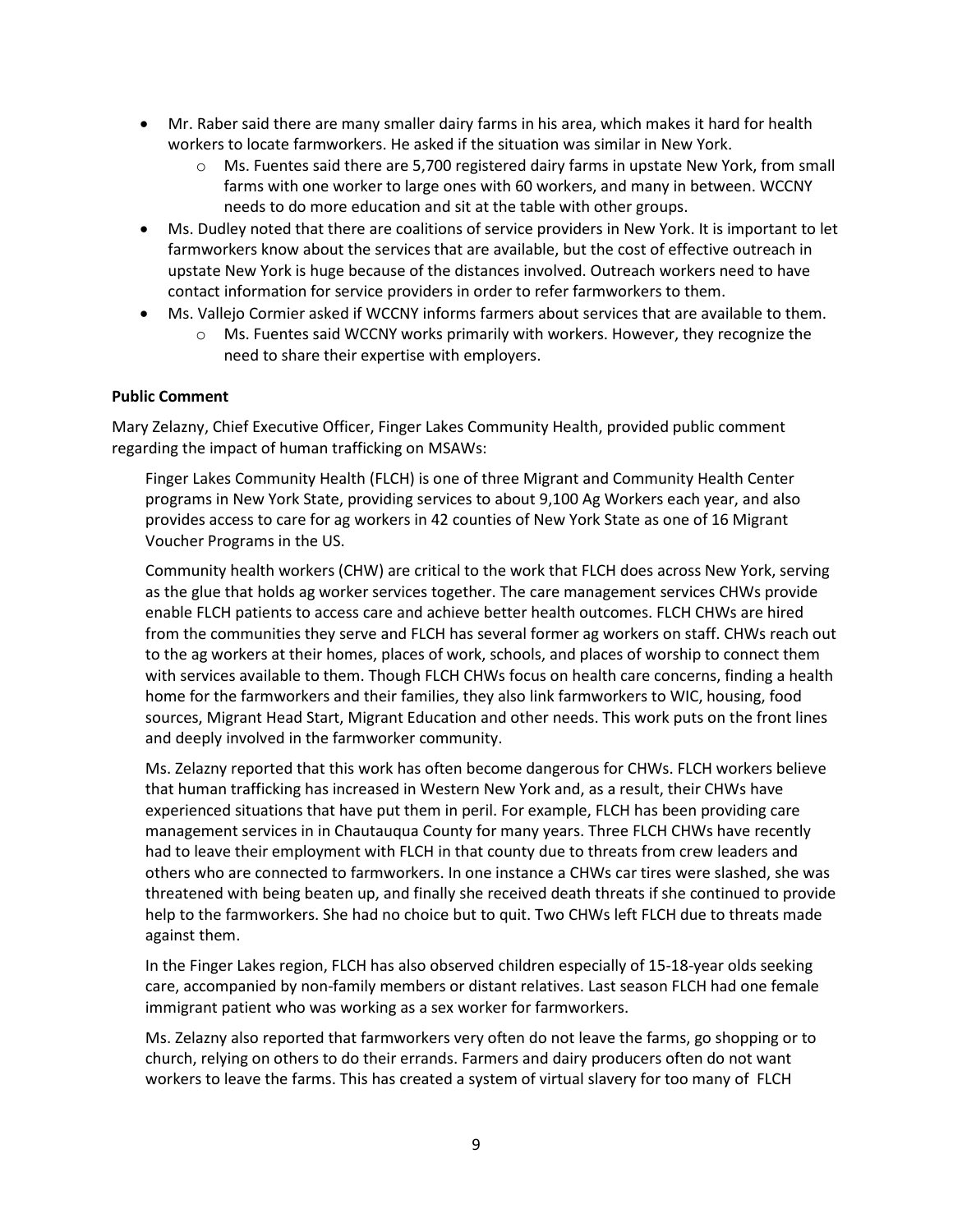farmworker patients because they fear losing their jobs, their ability to stay in the United States to work and send money home to their families.

FLCH continues to work with partners in the region to identify potential human trafficking and continually educates staff on what to look for. However, FLCH is increasingly concerned to send CHWs out to some of the farmworker locations for fear of what they might encounter. FLCH is also concerned about farmworkers that are living under these circumstances.

#### **Testimonies**

The Council heard testimonies from 11 MSAWs and two CHWs from upstate New York. The testimonies provided vivid accounts of conditions that impact the health of MSAWs, including labor conditions on dairy farms (long hours, pesticide exposure, no access to water, no place to eat during breaks); poor housing; violations of occupational safety standards; fear of deportation; and lack of transportation.

The farmworkers who testified described challenges that MSAWs face in accessing healthcare services, including long waiting times for appointments; perceived discrimination in clinics; limited access to specialty care; lack of interpreters at hospitals; lack of information on insurance for H2A workers; lack of services and poor transitions in care for aging farmworkers; excessive out-of-pocket costs; fear of oral health procedures; stigma of mental health issues; lack of awareness that behavioral health services can mitigate work-related stress; lack of understanding of the importance of a full annual physical check-up; and lack of awareness of available resources and services.

## **Travel Reimbursement Procedure**

*Iran Naqvi, MBA, MHS, Deputy Director, SIPD/OPPD/BPHC/HRSA*

Ms. Naqvi reviewed the procedures and timeline for travel reimbursement.

# **THURSDAY, MAY 23, 2019**

# **Recap of Previous Day**

*Sharon Brown-Singleton, MSM, LPN, Vice-Chair, NACMH*

Ms. Brown-Singleton summarized the key issues that emerged from the presentations and testimonies on the first day of the meeting.

# **National Association of Community Health Centers (NACHC) Update**

*Joseph Gallegos, Senior Vice President for Western Operations, NACHC*

Mr. Gallegos provided an update on NACHC's activities to support the health center program and MHCs, including legislative priorities, funding for health centers and workforce programs, the "public charge" rule, and the Ag Worker Access 2020 Campaign. He also described an initiative to promote partnerships between federally qualified health centers (FQHCs) and Migrant and Seasonal Head Start (MSHS) programs.

#### Legislative Priorities

In early 2019, health center advocates educated nearly 100 new lawmakers in the House and Senate, new House leadership, and new committee chairs regarding the importance of the health center program. Health center funding has been a demonstration of bipartisanship in the House and Senate.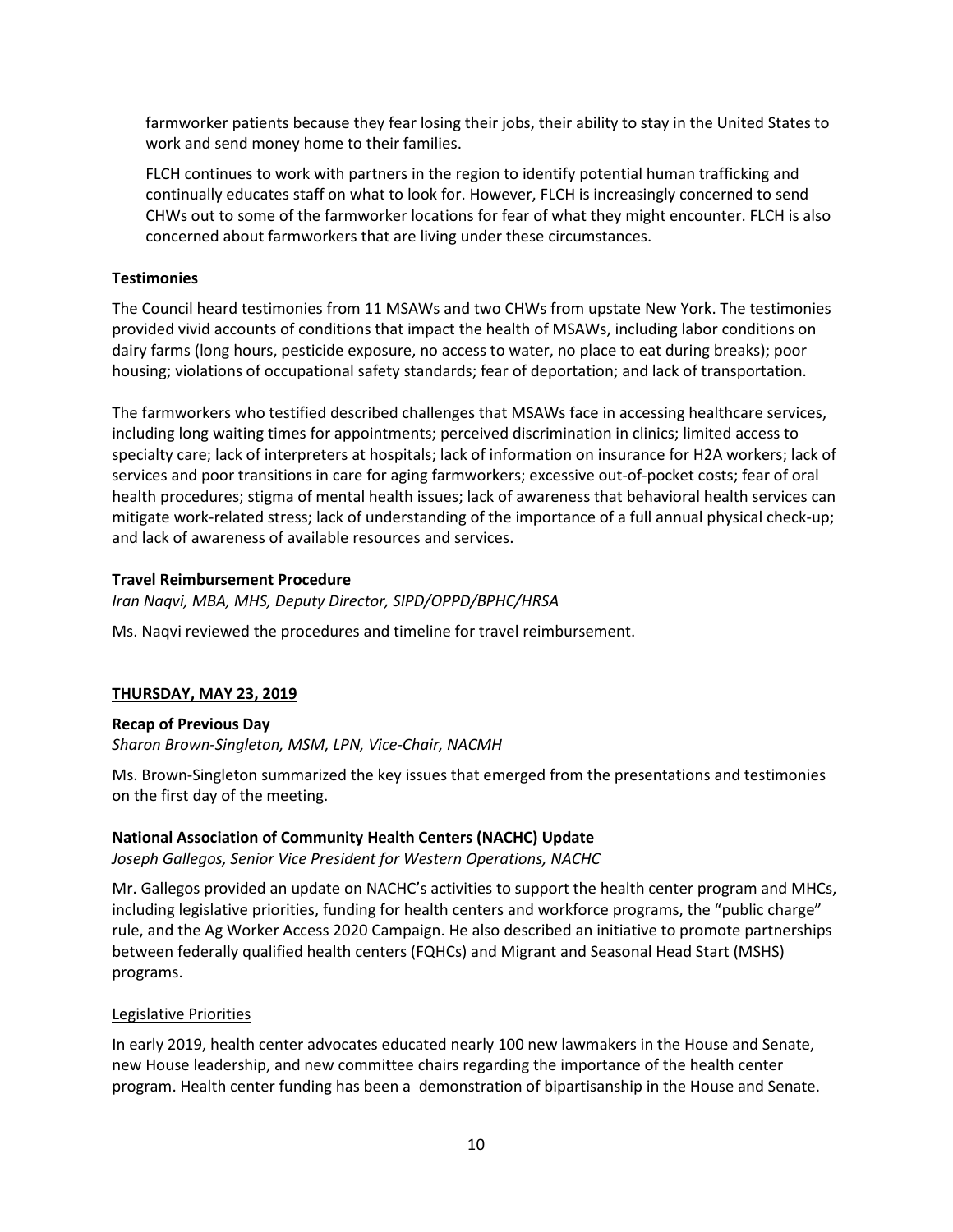The congressional agenda is likely to include topics such as drug pricing; Medicare and public health extenders, including FQHCs; rural health concerns; a new budget cap deal; and the debt ceiling. Congress may also address additional opioid legislation, infrastructure investments, and immigration reform.

NACHC's legislative priorities include ensuring mandatory and discretionary funding for FQHCs, extended funding for the National Health Service Corps (NHSC) and the Teaching Health Centers Graduate Medical Education (THCGME) program. Other priorities include 340B drug pricing, Medicaid, behavioral health, and telehealth.

#### Funding for Health Centers and Workforce Programs

Prior to 2010, FQHCs were funded exclusively through the annual budget. As part of the ACA, Congress created a special five-year, \$11 billion fund to boost health center capacity. FQHC advocates succeeded in getting two-year extensions for the mandatory funding in 2015 and 2018. The current mandatory funding of \$4 billion per year will expire on September 30, 2019 without Congressional action.

Without sustainable and predictable funding, health centers will experience operational and servicerelated impacts, jeopardizing patient care. Health centers are small businesses and need to be able to plan for the future. NACHC is asking members of Congress to co-sponsor at least one bill to extend stable, long-term funding for the health center program.

Prior to the ACA, annual "discretionary" appropriations were the only source of federal grant funding for the health center program. Current discretionary funding is \$1.63 billion. The House included an additional \$50 million for FQHCs in its draft appropriations bill. The Senate had not addressed appropriations at the time of this meeting.

The NHSC and THCGME are key workforce programs whose funding will expire without Congressional action. NHSC supports clinicians in underserved areas through loan repayment and scholarships. THCGME supports residency training for physicians and dentists in community-based settings, most of which are FQHCs. Residents trained in FQHCs are more likely to stay and practice in rural and underserved areas. Funding for both programs need to be extended.

#### "Public Charge" Concerns

In 2018, a proposed rule was issued to expand the definition of "public charge." This proposed rule refers to the definition of public charge including a person's use of means-tested, publicly funded benefits such as Medicaid and the Supplemental Nutrition Assistance Program (SNAP). The change would make it more difficult for legally present immigrants using the publically funded benefits to become lawful permanent residents. The Department of Homeland Security received more than 200,000 public comments on the proposed rule. They must review all public comments before they publish the final rule.

The final rule will not go into effect until 60 days after it is published, and it will not be retroactive. NACHC urges health centers to inform patients that there is no benefit to withdrawing from Medicaid or SNAP at this time.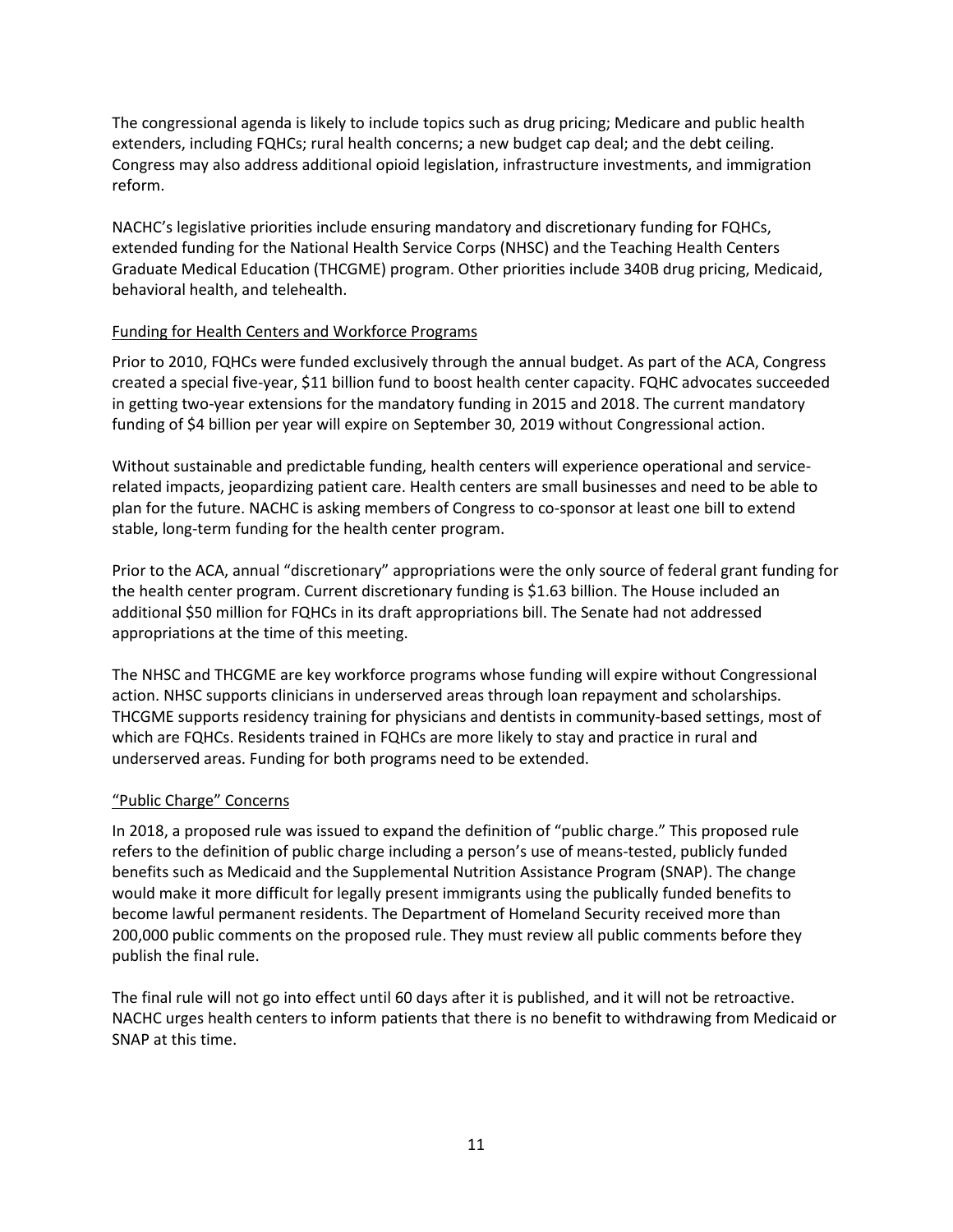NACHC has extensive resources to help Council members stay engaged and informed about these and other issues. Policy papers, a blog, fact sheets, infographics, and other resources are available at [www.nachc.org/policy-matters.](http://www.nachc.org/policy-matters)

## Ag Worker Access 2020 Campaign

AgWorker Access 2020 is a national initiative to increase access to quality healthcare for America's agricultural workers and their families. The overarching goal is to increase the number of agricultural workers who use FQHCs to two million by 2020. The campaign has made incremental progress in recent years, despite anti-immigrant sentiments. Community and migrant health centers served 972,251 farmworkers in FY 2017, and may have reached the one-million mark in FY 2018.

The campaign has three strategies to achieve its goals:

- Credit Where Credit is Due: Accurately identify and report all agricultural worker patients being seen in health centers, regardless of whether the center receives migrant health funds.
- Open Hearts, Open Doors, Open Access: Reach out to agricultural workers who are not currently being served, including H2A workers. Develop partnerships and collaborations with other community-based providers that result in increased access for agricultural workers. Develop innovative strategies to reach more agricultural workers.
- Build Capacity to Sustain Growth: Ensure sufficient funding to support potential growth in services that will be needed to serve an increased number of agricultural workers (e.g., primary care, dental, SUD and mental health treatment, pharmacy, and enabling services).

NACHC co-chairs the Access 2020 Campaign Task Force with the National Center for Farmworker Health (NCFH) and the Northwest Regional Primary Care Association (NWRPCA). The task force has 21 members representing FQHCs (including MHCs), state and regional PCAs, health care collaborative networks, HRSA national cooperative agreements (NCAs), and organizations representing education, housing, labor, and the faith-based community. They hope to engage farmers and growers and the business community.

The task force encourages individuals and organizations to be part of the campaign. Resources are available on the campaign website [\(http://www.ncfh.org/ag-worker-access-2020.html\)](http://www.ncfh.org/ag-worker-access-2020.html). Additional training resources are available at the websites of task force member organizations.

#### Migrant and Seasonal Head Start

NACHC has launched a partnership with the National MSHS Collaboration Office (MSHSCO). MSHSCO has a cooperative agreement with the HHS Administration for Children and Families (ACF), which administers the Head Start program. ACF is a sister agency to HRSA.

In 2016, health centers only served about 10 percent of the 34,000 children enrolled in MSHS, and MSHS incurred significant expenses referring children to providers. NACHC worked with MSHSCO to create a memorandum of understanding (MOU) between HRSA and ACF to support collaboration between FQHCs and MSHS programs. As a result, FQHCs now serve about 35 percent of MSHS children.

In 2018, NACHC worked with MSHSCO and HRSA to develop a revised version of the *Effective Partnerships Guide: Improving Oral Health for Migrant and Seasonal Head Start Children and their Families* [\(https://eclkc.ohs.acf.hhs.gov/sites/default/files/pdf/effective-partnerships-guide-oral-health](https://eclkc.ohs.acf.hhs.gov/sites/default/files/pdf/effective-partnerships-guide-oral-health-mshs-v3.pdf)mshs-v3.pdf).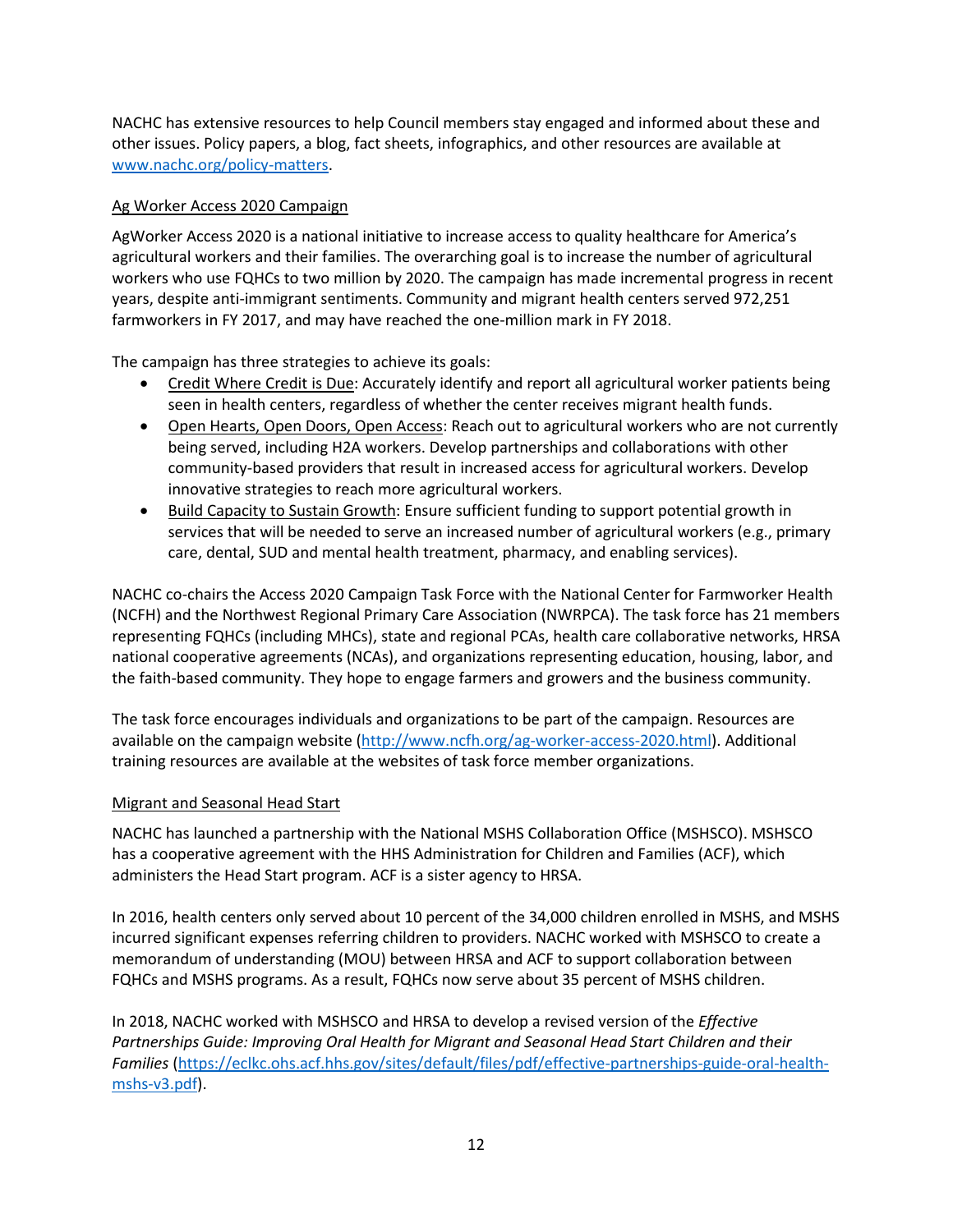Mr. Gallegos encouraged the Council to recommend that the *Effective Partnerships Guide* and the MOU be implemented broadly to better serve farmworkers' children.

## Discussion

- Dr. Snipes asked who created the partnerships guide.
	- o Mr. Gallegos said the Guide was developed under the leadership of MSHSCO director, Guadalupe Cuesta, in collaboration with representatives of HRSA, NACHC, and the ACF Office of Head Start (OHS). He noted that OHS wants to extend the MOU more broadly so that FQHCs can be the health care home for all Head Start children.
- Dr. Snipes asked Mr. Gallegos to clarify his proposed recommendation.
	- o Mr. Gallegos said that an initial step would be for HRSA to promote the use of the partnerships guide and the MOU. A larger step would be for both HRSA and ACF, as HHS agencies, to encourage their grantees to utilize the guide and develop partnerships at the local level.
- Mr. Raber noted that in South Central Pennsylvania he had seen collaborations between FQHCs, Head Start, and the Special Supplemental Nutrition Program for Women, Infants, and Children (WIC). He asked if there were any national efforts to promote collaboration between FQHCs and WIC or local departments of public health.
	- o Mr. Gallegos said NACHC has observed collaboration between FQHCs and all service providers that are part of the community infrastructure. He was not aware of any efforts to promote collaboration with WIC specifically. FQHCs generally have a strong relationship with public health agencies without an MOU. WIC and immunization programs are generally funded through block grants to the states, while MSHS is funded at the federal level. He would encourage state PCAs to develop similar models for collaboration between FQHCs and local health departments so they can serve families in a more comprehensive, integrated manner.
- Mr. Salinas noted that many of the testimonies cited lack of transportation as a barrier to health care. He asked if NACHC had seen a similar need.
	- o Mr. Gallegos replied that FQHCs receive funding from HRSA to support enabling services, including transportation. Those services are critical for MHCs, but they are not reimbursable through Medicaid or private insurance. NACHC and the other NCAs have urged HRSA to issue guidance that would hold health centers accountable for providing enabling services and to ensure that they are not compromised when there are budget restraints. Mr. Gallegos suggested that health centers look at partnerships and collaboration with organizations that provide services for similar populations.
- Ms. Naqvi noted that in May 2018, the Council highlighted the importance of identifying MSAWs at intake. She asked what NACHC would recommend to address that need.
	- $\circ$  Mr. Gallegos replied that NACHC is working on that issue as part of the Ag Worker Campaign. The high level of turnover at the front desk is a major factor. Health centers need to do a better job of recruitment and retention for those positions, because they play a key role in identifying those patients and reporting them in the Uniform Data System. In addition, HRSA should require health centers to provide specific strategies to identify and meet the needs of all special populations, including agricultural workers, the homeless, and veterans.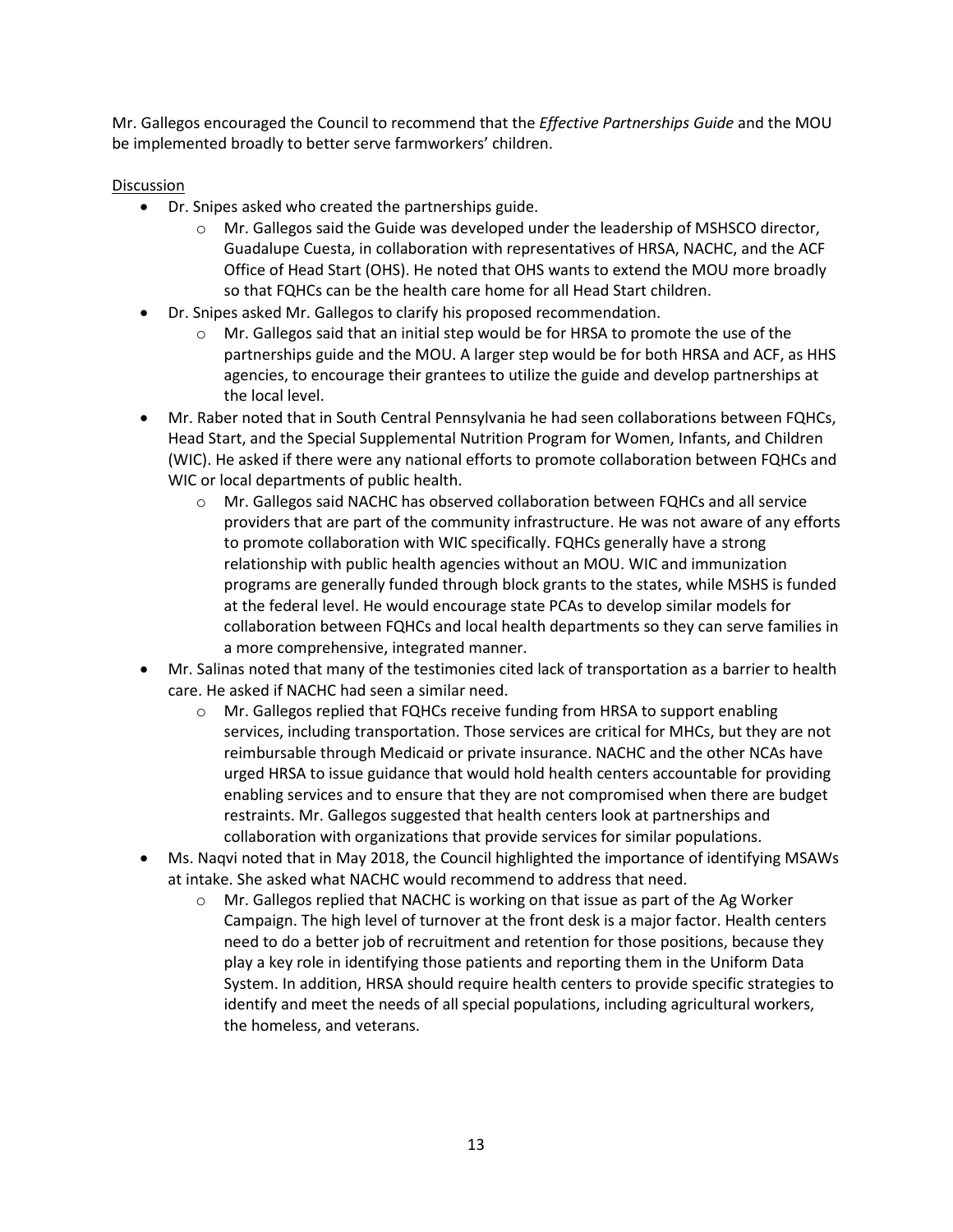**Overview of New York State Farmworker Health and the New York Farmworker Health Workgroup** *Rose Duhan, President & CEO, Community Health Care Association of New York State (CHCANYS) James Shuford, Project Manager, Migrant Health, HRHCare Community Health*

Ms. Duhan provided an overview of FQHCs in New York State and the services they provide to farmworkers.

New York State has 68 FQHCs, including three MHCs, that serve 2.3 million patients (one in nine New Yorkers) at 800 sites. Eighty-nine percent of their patients are considered low income, compared to 32 percent of the general population. Medicaid reimbursements account for nearly 60 percent of FQHCs' revenue. New York's Medicaid program ensures access to health care for immigrants who would not be covered in other states.

There are approximately 90,000 agricultural workers in New York State, 27 percent of whom are seen at FQHCs. The three MHCs serve 81 percent of the MSAW patients. Twenty-four other FQHCs served at least 20 MSAW patients in 2017.

CHCANYS is concerned about the impact of the proposed public charge rule, which appears to have had a chilling effect on Medicaid enrollment and the number of patients who access health centers.

Mr. Shuford described the activities of the New York Farmworker Health Workgroup (NYFHW) and his mapping project to help health centers locate MSAWs and develop strategies to meet their needs.

NYFHW was formed to accurately identify and report all agricultural worker patients served; identify and develop partnerships with farm owners, community-based organizations, and other stakeholders; and share promising practices to enable access to care for agricultural workers. Its members include the three MHCs in New York, CHCANYS, the Cornell Farmworker Program, and Bassett Healthcare Network.

The group's first project was an interactive training webinar conducted in collaboration with CHCANYS and NCFH. The program was designed to help front-line staff in all New York FQHCs understand the MSAW population and accurately identify and report patients.

Mr. Shuford presented maps he developed using MSAW population data from the National Center for Farmworker Health (NCFWH) and FQHC data from the HRSA Data Warehouse. The first map overlaid the estimated MSFW population with FQHC sites and their MSAW patient volume across the state. This type of map could help MHCs and PCAs coordinate efforts to provide services where they are needed.

The second map presented NCFWH estimates of crop workers, animal workers, and MSFW dependents by county. MSAWs who work in fields and those who work in dairies may require different resources, and their work schedules may have implications for outreach strategies. An awareness of labor dynamics can help health centers develop effective strategies to serve MSAWs.

#### **Discussion**

- Mr. Aguilar noted that Mr. Shuford's second map showed a county in western New York that was strikingly different from the rest of the state.
	- o Mr. Shuford replied that Chautauqua County in western New York is highly agricultural and has a large number of MSAWs. He pointed out that eastern Long Island also has a high population of MSAWs, which many people find surprising.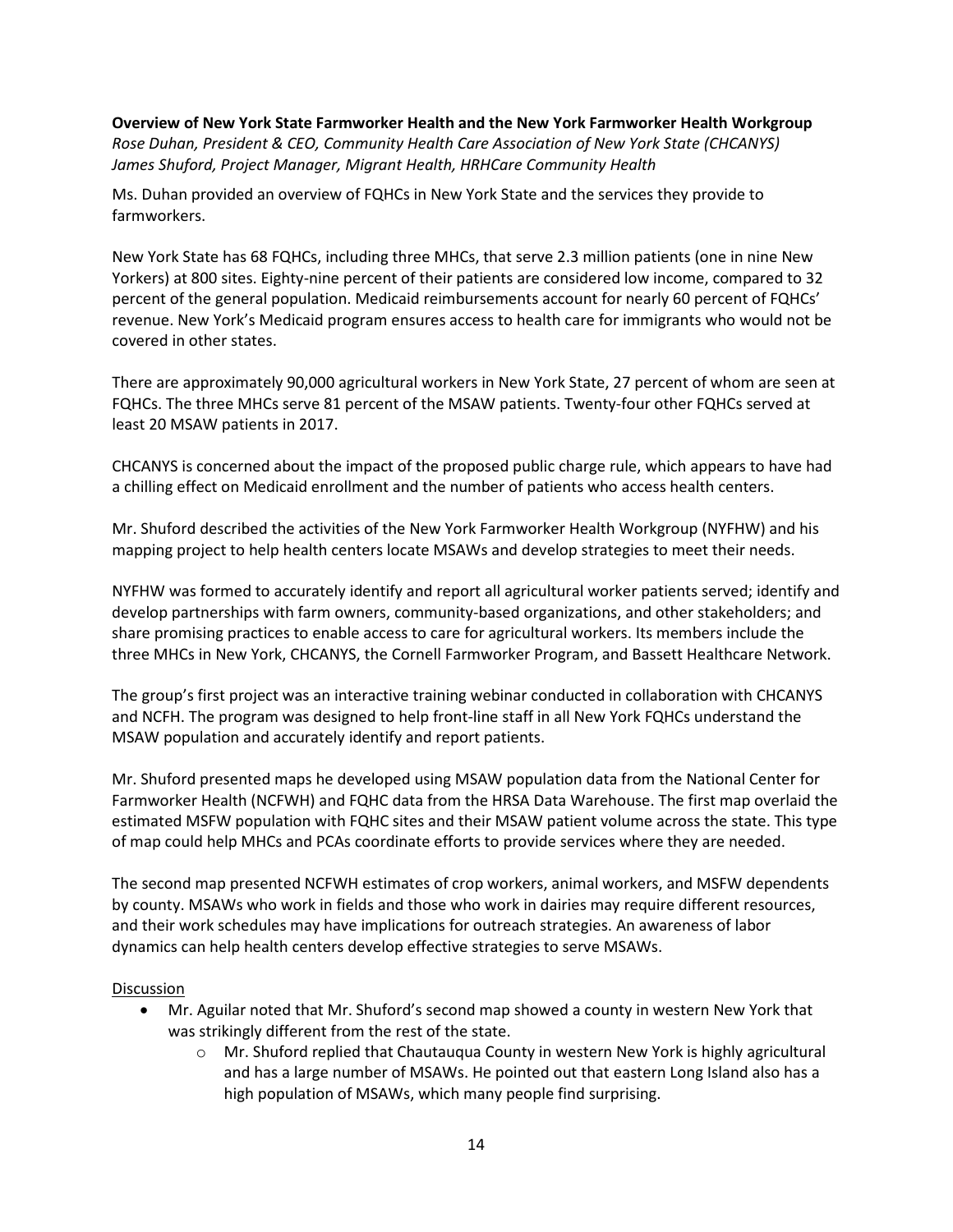- Mr. Calderon said the testimonies indicated that MSAWs do not understand the types of behavioral health services that are available and there is still a stigma around mental health. The waiting period for appointments was another area of concern. He asked what health centers in New York were doing to address those issues.
	- o Mr. Shuford stated that HRHCare was working on developing a trauma-informed care program. He stressed that health centers need to build the infrastructure to provide appropriate services before they implement universal screening for trauma.
	- o Ms. Duhan stated that New York State FQHCs are working on integrating primary care and behavioral health to reduce stigma and increase the services that are available. All FQHCs in New York State are certified as Patient-Centered Medical Homes, which means they must ensure that emergency services are available on a 24-hour basis, and they must provide extended hours and a 24-hour telephone line. New York health centers recognize the importance of serving farmworker patients in a timely manner, but they need to have enough providers.
- Mr. Raber stated that the stigma around behavioral health includes a lack of awareness of the type of services that are available. He asked what the Council could recommend to address that.
	- $\circ$  Mr. Shuford replied that increased awareness and education only happens through outreach. Those are the services that health centers need the most, but no one pays for them. The large-scale structural inequities of agricultural work are the root cause of stress and mental health issues.

# **Migrant and Seasonal Agricultural Worker Oral Health Needs and Best Practices**

*Anthony Mendicino, Jr., DDS, Director of Dental Services, Finger Lakes Community Health Center (FLCHC) Rachel Nozzi, DDS, Chief Dental Officer, Oak Orchard Health (OOH)*

Dr. Mendocino described oral health care gaps and needs for MSAWs and their families and outlined best practices to address them.

Oral health is one of greatest unmet health needs of MSAWs. Gaps include lack of access to oral health care; lack of oral health education and preventative treatment; and the prevalence of early childhood caries in MSAW children.

Poor oral health reduces quality of life and is related to systemic chronic conditions such as stroke, heart and lung disease, and diabetes. MSAWs experience 150 to 300 percent more decayed teeth than their peers, and at least half of MSAW children have at least one to three teeth with decay. Dental caries among children is five times more common than asthma and seven times more common than hay fever.

Access is the most common challenge to good oral health for MSAWs. Barriers include lack of insurance and high cost of services, lack of transportation, threat of wage or job loss, limited clinic hours, linguistic barriers, lack of oral health knowledge, legal issues, social/economic status, fear, and lack of trust.

FLCHC provides a wide range of evidence-based solutions to address these problems, including:

- Head Start and early intervention, including oral health education to parents of MSAW children
- WIC and perinatal education
- Teledentistry program
- Summer school program for migratory children
- Evening hours at all sites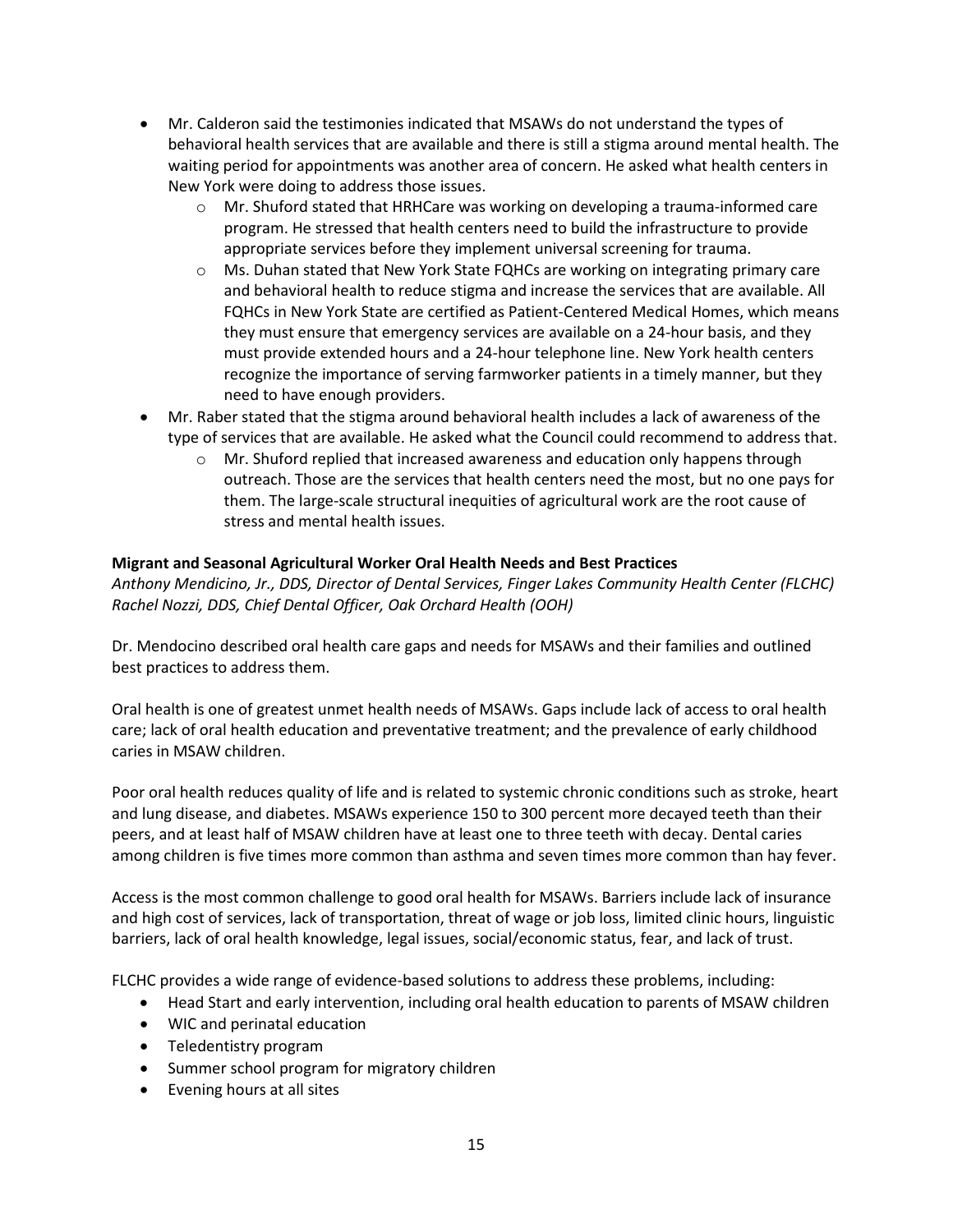- Oral health education to pregnant women
- Application of low-cost fluoride varnish to prevent decay
- Medical/dental integration to apply fluoride varnish at well-child checks
- Application of low-cost silver diamine fluoride to prevent progression of decay
- Educating parents at open house/parent meetings on prevention and causes of tooth decay
- Establishing self-management goals with adult and pediatric populations
- Motivational interviewing at dental appointments
- Sealants on adult and deciduous molars
- Caries risk assessments using open-ended questions
- On-site facilitated enrollers to help with insurance
- Use of Care Coordination/Care Manager to support patient compliance.

Recommendations for FQHCs to improve oral health outcomes:

- Collaborate with MSHS programs to develop an early intervention program that includes on-site dental services (examination, dental cleaning, application of fluoride varnish, application of silver diamine fluoride if decay is present) and education of parents on prevention
- Offer oral health care evening hours
- Provide care coordination and oral health education to all patients
- Collaborate with WIC programs to provide services and education to pregnant women
- Collaborate with an institution- or hospital-based pediatric service that can treat children with need
- Provide in-camp oral health screenings of MSAWs to prioritize treatment needs and identify emergencies.

Dr. Nozzi provided an overview of diabetes and oral health. She noted that diabetes is the seventhleading cause of death in the U.S. The rate of diagnoses diabetes in the Hispanic population is 12.1 percent, compared to 9.4 percent of the population overall.

Periodontal disease is a chronic inflammatory disease that affects the gum tissues and bone that support teeth. According to the Centers for Disease Control and Prevention, nearly half of all adults have some form of periodontal disease. It is more prevalent and severe among diabetics and has been called the "sixth complication" of diabetes. Periodontal disease has been linked to negative effects on blood glucose control and to the progression of diabetes.

MSAWs appear to lack awareness of the importance and need for proper oral health care. Fewer MSAW patients at OOH utilized dental services in 2017 and 2018. They cited many reasons for not pursuing dental treatment, including loss of income, lack of time off, fear of deportation or not being selected to work in subsequent years, political climate, lack of transportation, and more pressing concerns (e.g., money, health, providing for their family).

Oral health initiatives at OOH to serve MSAWs include transportation, attempts to accommodate sameday appointments, evening migrant blocks, and comprehensive patient engagement services to assist patients with translation, referral follow-up, and scheduling appointments. OOH distributes dental goody bags with OOH dental business cards to migrant communities, and they provide prophylaxis, exams, and sealants to children enrolled in the Migrant Education Program. The Albion site provides fluoride varnish at well-child visits, provides dental education to parents, and refers patients to OOH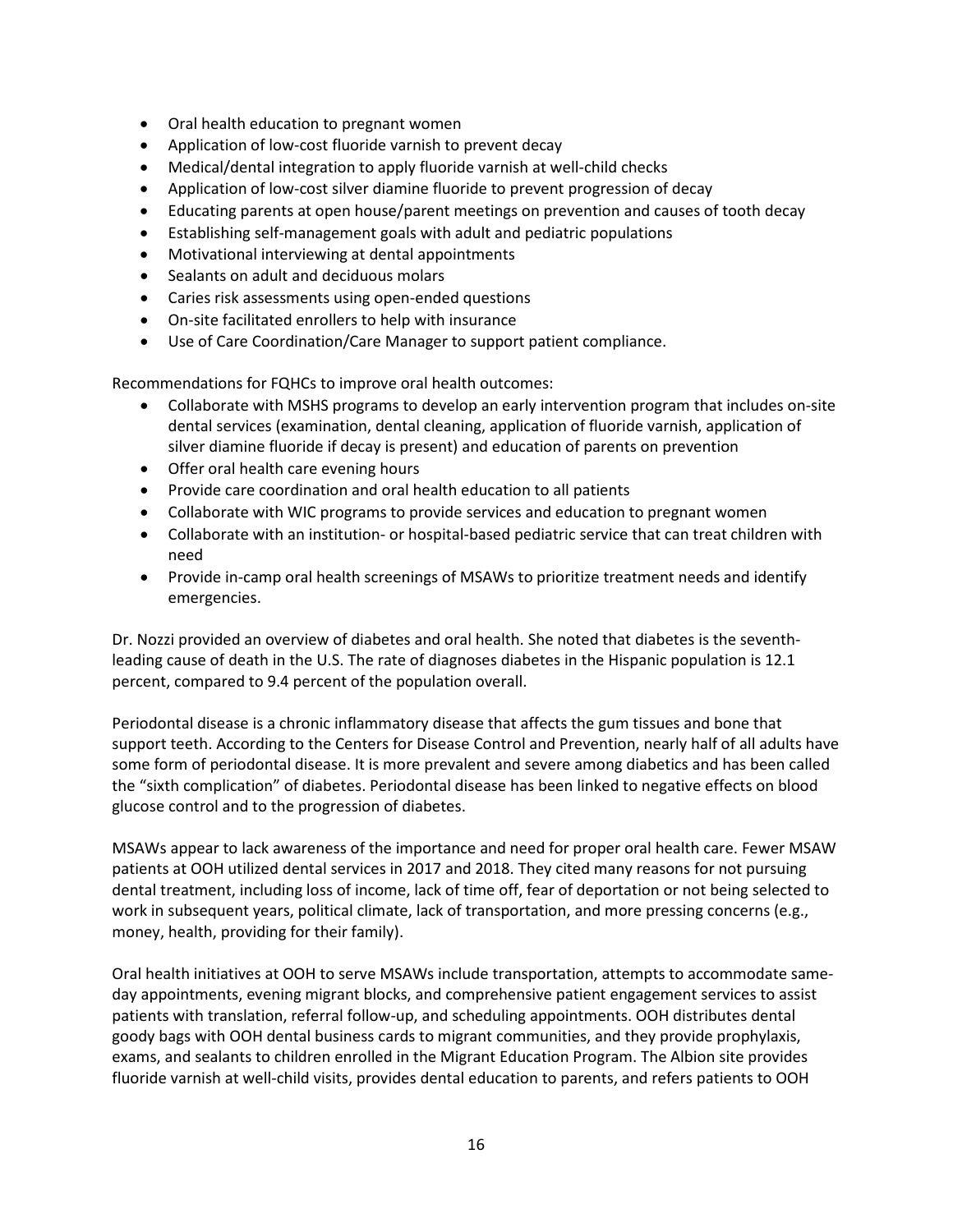Brockport for dental appointments. The OOH Mobile Dental Unit is parked at the Albion site in summer months and offers same-day dental visits.

OOH tried to implement designated farmworker days on the mobile dental unit in 2018, including transportation to the Albion site for those who were interested in a dental appointment. They did not succeed because workers did not want to miss a half day of work and farmers were resistant to the plan.

Under a new oral health initiative, OOH refers medical patients with HbA1c greater than 9 for oral health screenings. OOH hopes that dental care will help stabilize blood glucose levels for those patients.

Dr. Nozzi offered the following recommendations to improve oral health of MSAWs:

- Reduce barriers to care by offering accommodating hours and same-day appointments whenever possible; ensuring provider availability in rural areas; funding mobile dental units; providing dental education for translators; and providing transportation services.
- Provide dental education and continued encouragement for integrated health services.

## Discussion

- Dr. Mendocino was asked how FLCHC sustains its teledentistry services.
	- $\circ$  He replied that the health center covers teledentistry through other funds because they feel the service is important.
- Dr. Mendocino was also asked about what he thought about proposals to have dental hygienists provide services outside of clinics.
	- $\circ$  Dr. Mendocino supported this approach. He did not share the concern that it would take patients away from health centers, because those patients are not coming for those services. The dental therapist program in Minnesota is working well, and Certified Dental Assistants can now provide services in New York. All professionals should work to the highest level of their training.
- Ms. Vallejo Cormier asked if OOH provides translators with a glossary of oral health terms.
	- o Dr. Nozzi said OOH does not have an oral health glossary, but she offered to look into it.
- Mr. Calderon stated that designated farmworker days for oral health care was the right approach. He hoped that OOH would give it another try.
	- o Dr. Nozzi agreed and thanked him for his support.

# **Migrant and Seasonal Agricultural Worker Geriatric Care Needs**

*Cheryl Seymour, MD, Medical Director, Maine Mobile Health Program (MMHP)*

Dr. Seymour provided an overview of the healthcare needs of aging MSAWs.

MMHP provides mobile care seasonally and year-round voucher care, serving 1,200 patients annually from Latino, Haitian, Jamaican, and Native American communities. They have seasonal medical and behavioral health staff and 10 year-round, full-time CHWs.

According to the National Agricultural Workers Survey (NAWS), the average age of farmworkers is now 38. Geriatric MSAWs (age 65 and above) work an average of 41 hours per week. Although they represent about five percent of MSAW patients at MMHP, they account for 21 percent of patients with diabetes and 18 percent of patients with hypertension.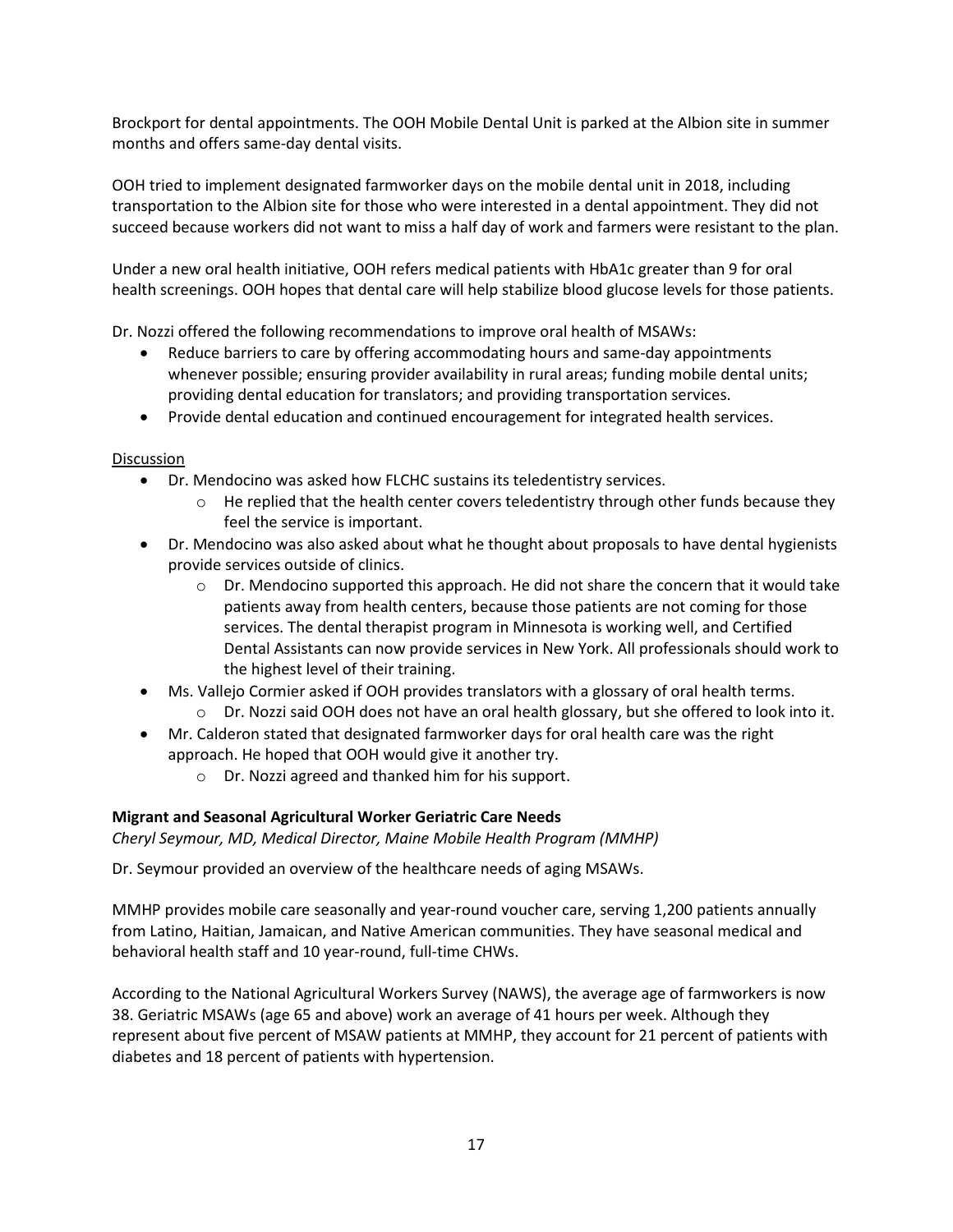Health concerns of aging MSAWs include the burden of chronic disease, risk of polypharmacy, greater risk of injury, multiple recommended screening and prevention tests, transitions in family roles and life stages, and behavioral health needs that impact chronic disease outcomes.

Aging MSAW patients at MMHP are more likely to have uncontrolled chronic hypertension, high blood pressure, and uncontrolled diabetes, and they are more likely to identify as black (Haitian or Jamaican)

Social determinants of health that impact MSAWs include language, health literacy, housing, transportation, insurance, legal status, mobility, occupational exposures, and poverty. In 2015-2016, 49 percent of MSAWs did not have work authorization, 53 percent were uninsured, 33 percent lived in "crowded" housing, and 77 percent spoke a primary language other than English.

Structural forces that impact aging MSAWs include immigration and labor policies, anti-immigration rhetoric, and agricultural labor and housing policies.

Gaps and unmet needs for aging MSAWs can be grouped into three areas:

- Chronic disease management: Aging MSAWs need services that are culturally relevant, linguistically appropriate, and accessible outside of typical clinic hours and locations
- Transitions of care: Successful transitions require accurate and timely sharing of information and address both chronic disease and acute care.
- Access to specialty care: Access is limited by financial barriers. Insurance eligibility is tied to legal status and stable residence. Free care applications, if successful, take time, which delays care. Insurance or free care is typically not portable across state lines.

Dr. Seymour offered recommendations to address those gaps and needs:

- Chronic disease management: Expand the CHW model to delineate and promote a focused role for CHWs in chronic disease education and case management. Advocate for expansion of reimbursement for CHW services.
- Transitions of care: Support the expansion of the Health Network case management program administered through Migrant Clinician's Network and expand services to track and report chronic diabetes.
- Access to specialty care: Increase enrollment for eligible MAWs in private insurance, Medicaid, and Medicare. Advocate for standardization of free care policy, unrelated to immigration status. Advocate for portability of insurance coverage. Increase technical assistance to MHCs around navigating free care applications and insurance enrollment, with a focus on geriatric MSAWs.

# **Facilitated Discussion: Letter of Recommendations to the Secretary of DHHS**

Council member Shedra Snipes, PhD facilitated a discussion of issues and themes from the presentations and testimonies that could inform the Council's recommendations to the Secretary of DHHS. Council members identified the following issues:

- Oral health: waiting time for appointments, cultural services, interpreters, dental hygienists
- Aging farmworkers: lack of services, need to go back to their country, expanded funding for CHWs, transitions to care, insurance
- Dairy: labor conditions (long hours, no breaks), pesticide exposure, no access to water, housing conditions (lack of heat, lack of space), no place to eat during work hours
- Importance of enabling services
- Human trafficking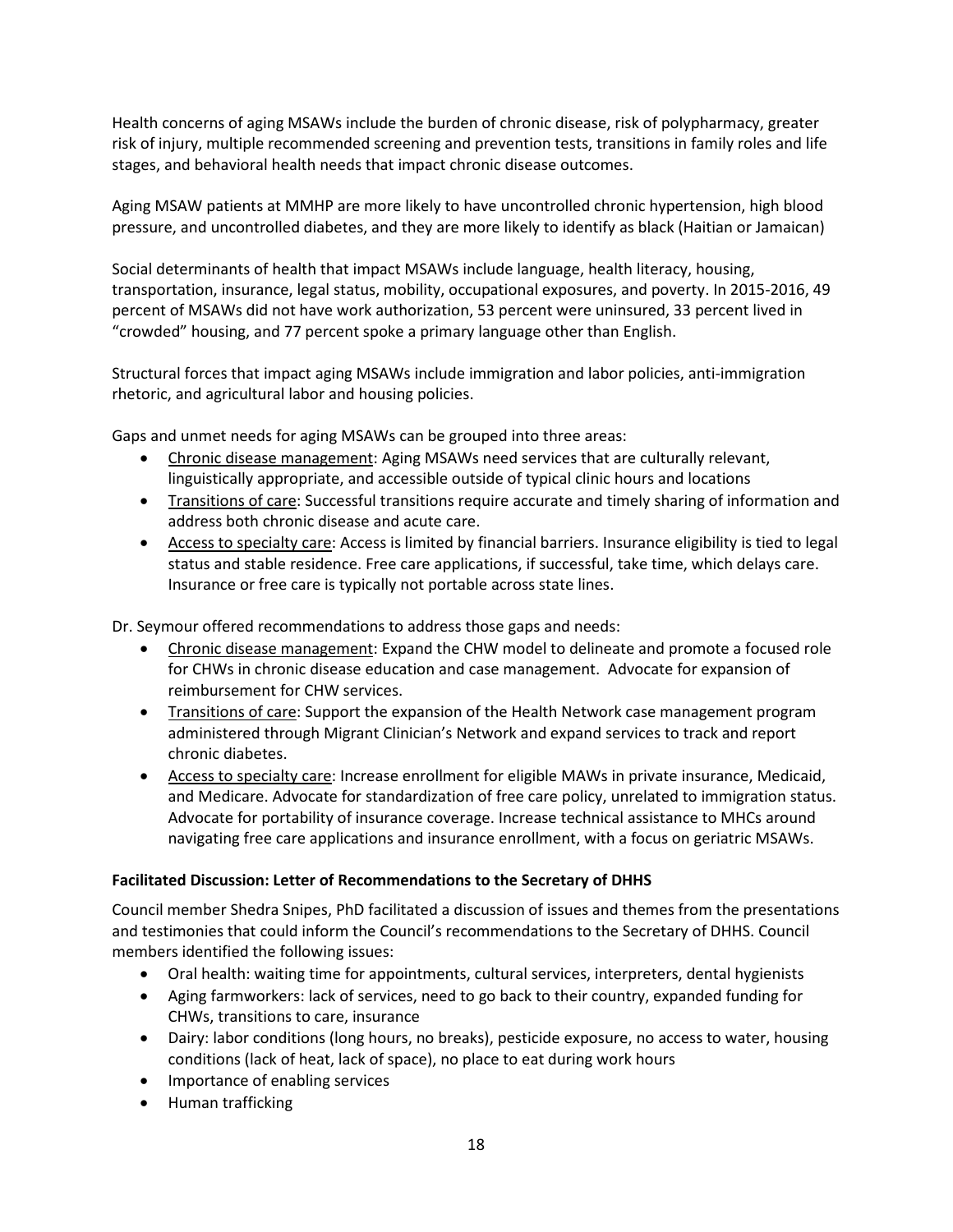- Need for access to specialty care (e.g., pediatric dentists, aging farmworkers)
- Need for transportation, CHWs, access to appointments
- MSAWs do not understand the importance of a full check-up
- Fear, compounded by financial issues, access to transportation, access to resources
- Staggering amount of out-of-pocket costs.
- Combination of physical fear due to lack of information about medical procedures, and fear related to immigration issues
- Need for linguistically and culturally appropriate education materials regarding health services
- Occupational hazards
- Lack of awareness that mental health practitioners can mitigate work-related stress
- Lack of reimbursement for transportation services
- HRSA incentives for reimbursement of CHW services
- Establish relationships with growers to facilitate access to outreach and services
- Culturally relevant information to increase providers' understanding of patients
- Portability of insurance across state lines
- Culturally relevant information about behavioral health
- Health literacy to increase awareness of available resources
- Impact of long hours in dairy industry on ability to access health care
- Health care providers are no longer welcome in the field
- Impact of the public charge rule
- HRSA support for Ag Worker 2020 Campaign
- Transportation and financing develop a population density index to reflect the needs of sparsely populated states
- Readily available information for farmworkers, inform providers about working conditions, focus on collaborative efforts, collaborate with faith-based organizations, invest in resources for communication
- Value-based services
- Investigate models of success and models of failure
- Transitions/hand-offs/continuity of care
- Farmworker health insurance program
- HRSA app for farmworkers
- Encourage the use of existing protocols for behavioral health
- Culturally defined symptom surveillance for behavioral health
- Access to specialists for geriatric patients
- Social determinants of health: housing (e.g., lack of heat, lack of space, infestation), trauma, labor conditions (e.g., long hours in dairy industry, OSHA violations, lack of information on workers' rights)
- Cultural and context-specific information
- Need for data linkages (e.g., Migrant Head Start, MCN, NCFH, UDS, NACHC, CMS, NAWS, HRSA)
- Training for front-line staff at all FQHCs to identify MSAWs.

Dr. Snipes consolidated the issues into four thematic groups:

#### Enabling Services

- Transportation and transportation finance
- Readily available services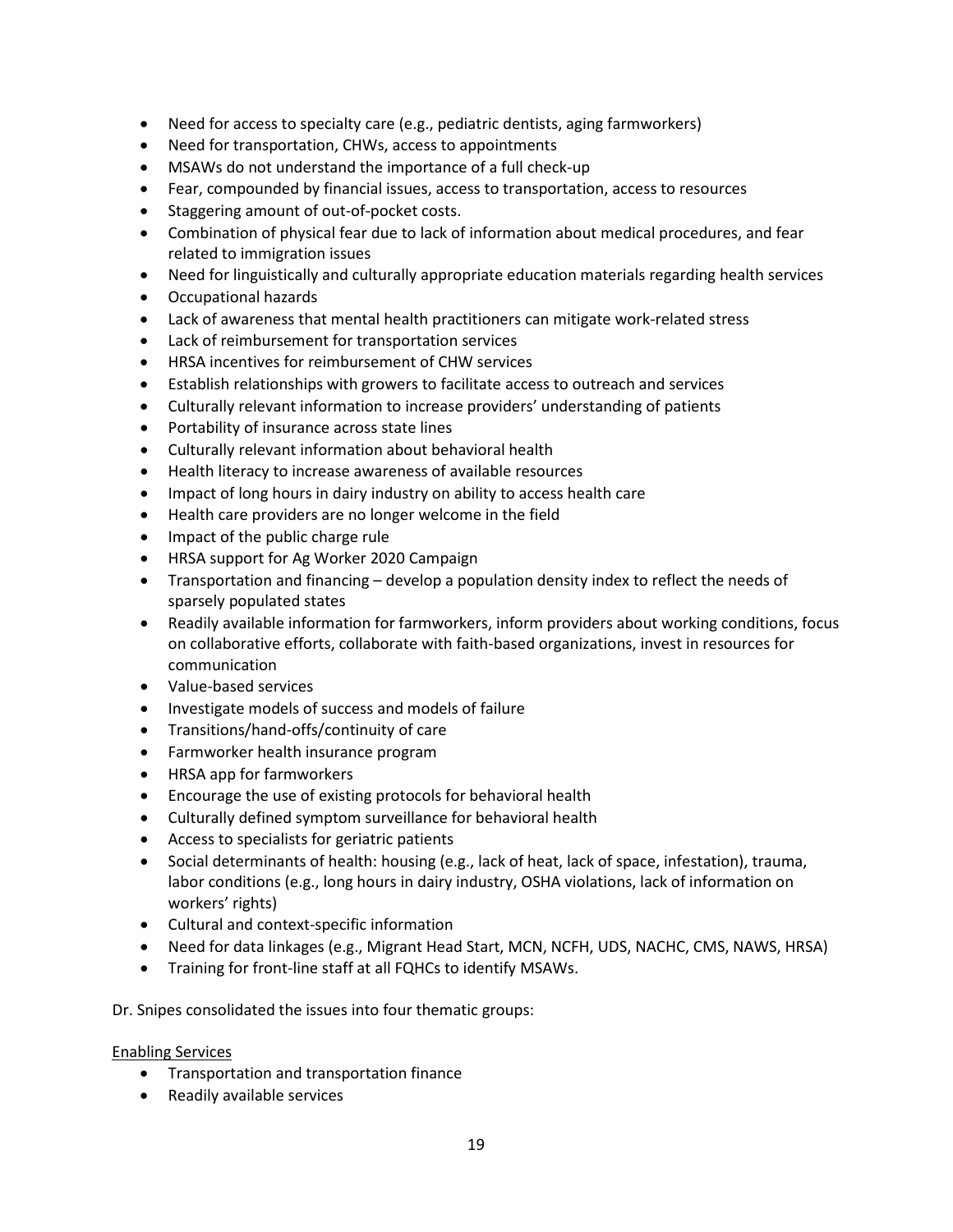- Access to providers
- Value-based reimbursement
- CHW reimbursement/funding

Transitions: Handoff and Continuity of Care

- Insurance portability
- Issues with aging and transitions
- Access to appointments
- Integrated screening (i.e., behavioral health)

# Social Determinants

- Labor conditions and violations
- Immigration and migration trauma
- Financial burdens
- Unmet living needs, housing conditions
- Cultural and context-specific information

## Data Linkages

- Linking available data sets
- Theory testing

Using a voting process, Council members selected the following priority topics for recommendations:

- Transportation and transportation financing
- CHW reimbursement/funding
- Cultural and context-specific information
- Insurance portability
- Aging and transitions.

# **Formulation of Letter of Recommendations to the Secretary of DHHS**

Ms. Naqvi noted that HRSA recently engaged in a brainstorming process to identify funding concepts that could be utilized in the event that additional funding becomes available on short notice. A key suggestion was to invite subject matter experts to provide input regarding funding priorities.

Council members discussed issues to include in recommendations in each thematic area.

Transportation and Transportation Finance

- Transportation is a required service for all health centers, but it is difficult to implement that requirement due to financial barriers. Capital and operational funding is essential to enable all FQHCs to provide universal transportation.
- Transportation remains a serious impediment for appropriate health care for MSAWs. Some patients defer care because they do not have transportation.
- Other programs can serve as models (e.g., Head Start).

# CHW Reimbursement/Funding

• CHW services are a critical resource for MSAWs and help to reduce cost of care, but they are not a reimbursable expense.